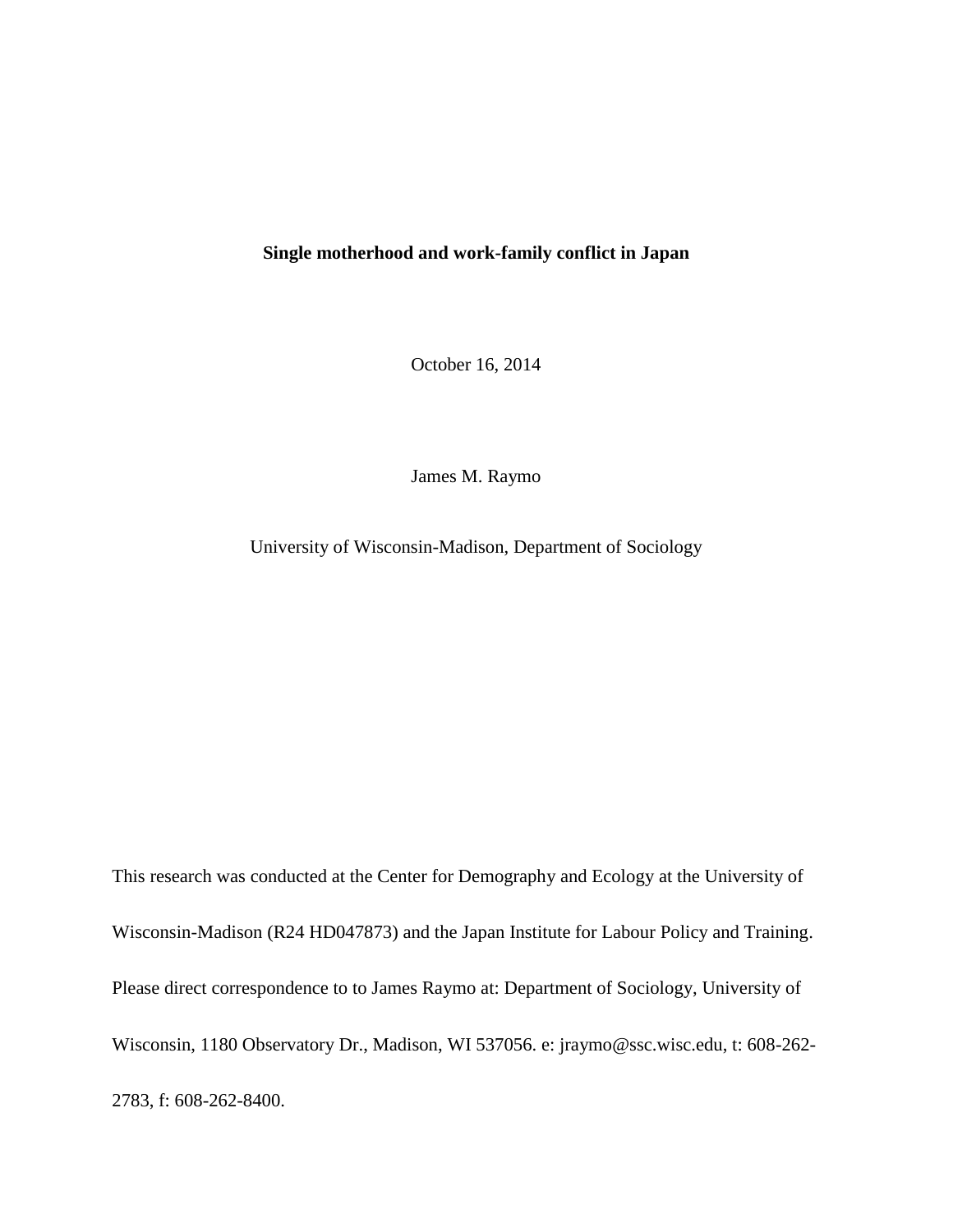# **ABSTRACT**

This study examines the levels and correlates of perceived work-family conflict among married and unmarried mothers in Japan. Using data from the 2011 and 2012 rounds of the National Survey of Households with Children, I begin by demonstrating that single mothers report significantly higher levels of work-family conflict. I then estimate a series of regression models to assess the extent to which this relationship reflects differences between married and unmarried mothers in (a) labor force participation, (b) work circumstances, (c) family environment, and (d) economic well-being. Substantially higher levels of labor force participation among single mothers account for half of the observed difference in work-family conflict. Conditional on employment status, single mothers' work characteristics, especially their long work hours, explain much of the remaining difference in work family conflict. Children's health problems, children's poor academic performance, and economic need are associated with higher levels of work-family conflict, but explain very little of the difference between single mothers and their married counterparts. I conclude by discussing the potential implications of these results for understanding the role of single parenthood and employment circumstances in shaping patterns of social stratification within and across generations.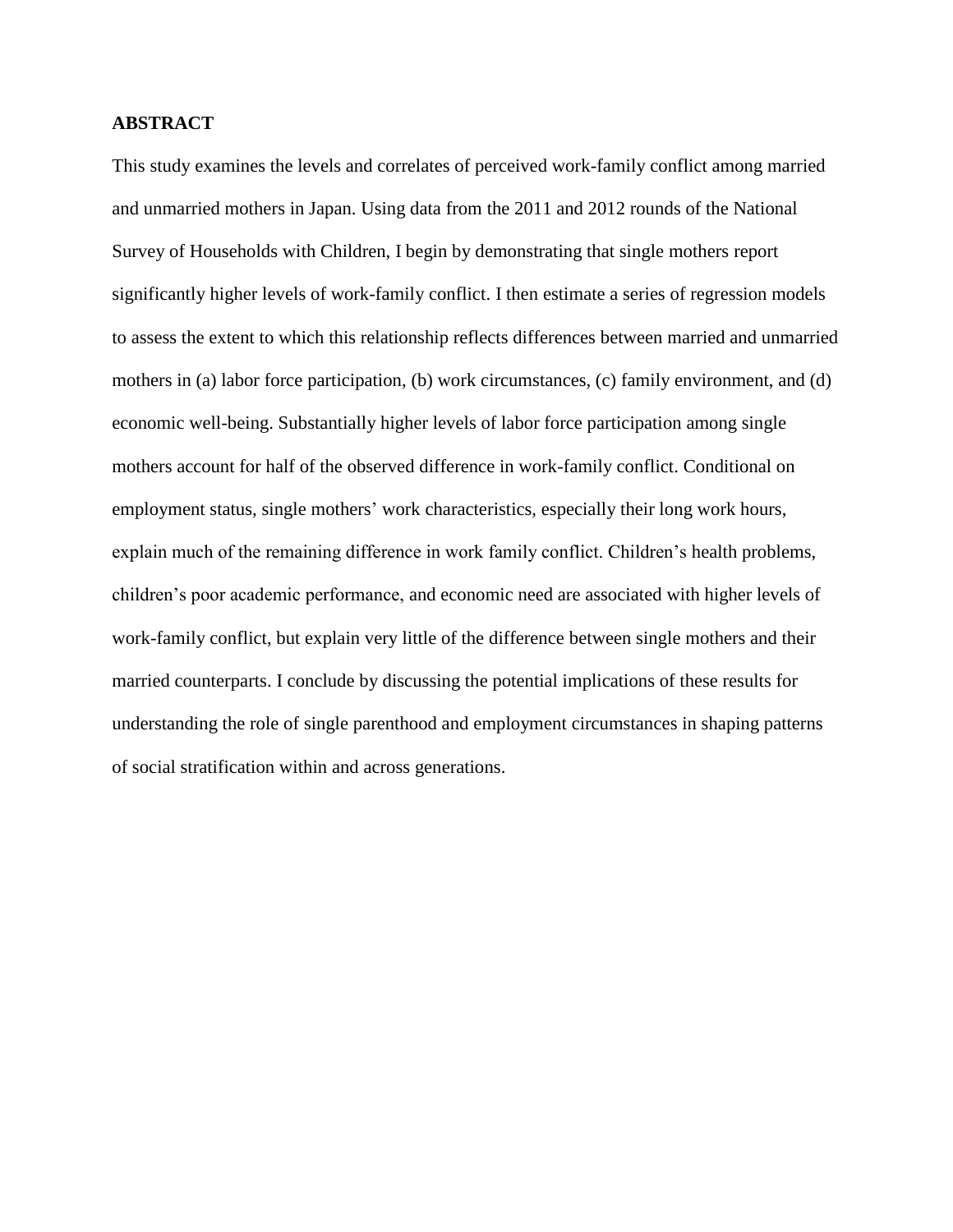Cross-national differences in the economic well-being of single mothers are well documented. For example, single mothers are more likely to be in poverty in countries where public income support is less generous (OECD 2011). Other research has shown that the poverty rates of single mothers are higher in more gender inegalitarian settings, reflecting both relatively low wages for women (Christopher, England, Smeeding, and Phillips 2012) and limited public policy support of work-family balance (Misra, Moller, Strader, and Wemlinger 2012). While there is a good deal of interest in the relative economic deprivation of single mothers (and their children), little attention has been paid to other aspects of well-being. Work-family conflict may be particularly important in light of evidence that the countries with the highest levels of poverty among single mothers are also those in which the labor force participation rates of single mothers tend to be highest (OECD 2013).

Japan stands out as an extreme case. Recent data show that Japanese single mothers not only have the highest poverty rate (51%), but also have the highest labor force participation rate (85%) among OECD countries (OECD 2013). Promotion of work-family balance (or work-life balance) is a central focus of recent efforts by the Japanese government to promote family formation in response to very low fertility and associated aging of the population (Yamaguchi and Higuchi eds. 2008). However, these efforts focus almost exclusively on promoting marriage among the unmarried and childbearing among the married, paying little or no attention to the steadily growing population of formerly married women who are typically both mothers and employees.

A few studies have hinted at high levels of work-family conflict among single mothers in Japan. For example, Abe (2008) summarizes qualitative interview data in which single mothers work multiple jobs, are stressed about children, and report health problems induced by excessive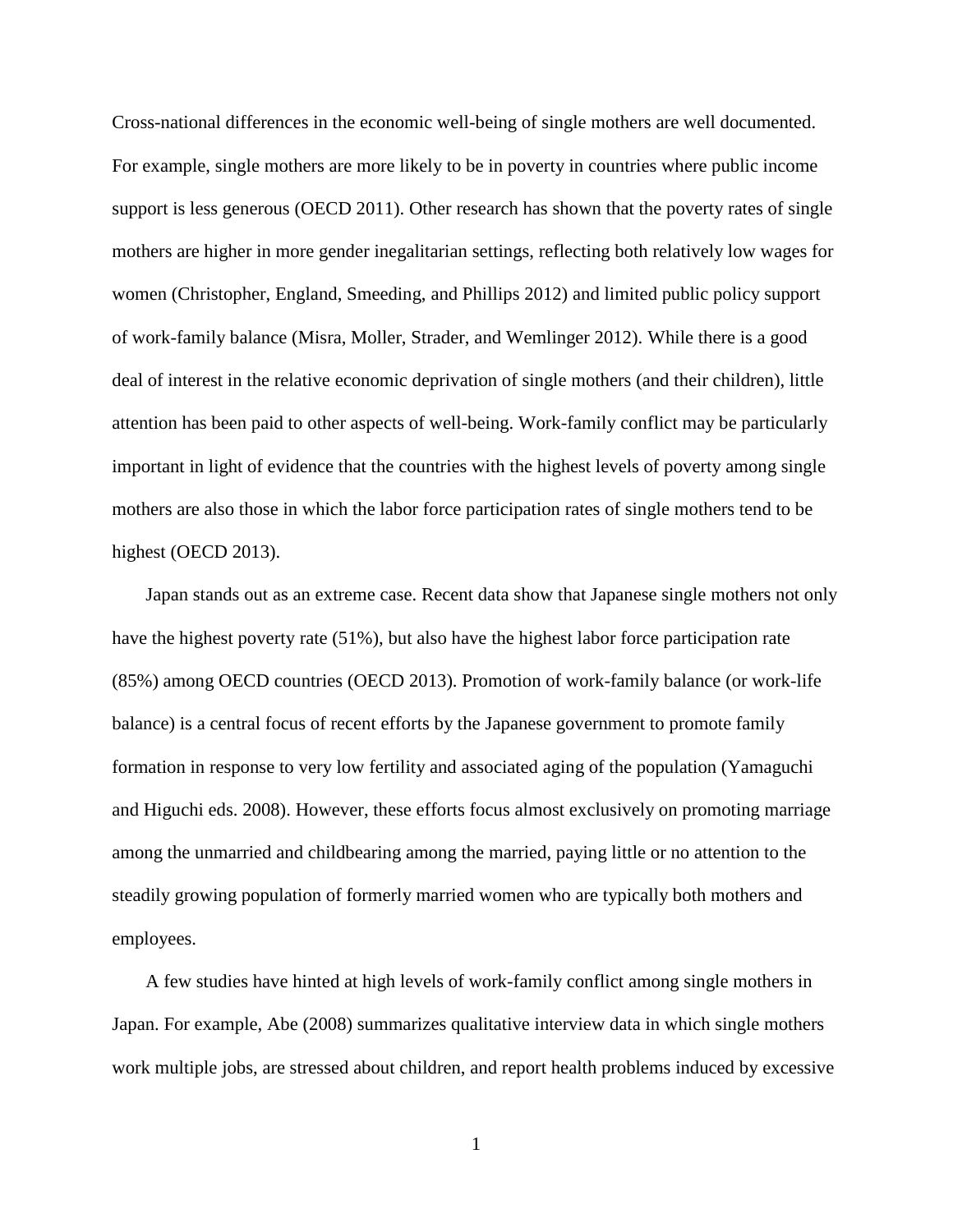work. Raymo, Park, Iwasawa, and Zhou (2014) noted particularly high levels of work-family conflict among single mothers in their analyses of mothers' time with children but this was not a central focus of their study.

A better understanding of the prevalence and correlates of work-family conflict among single mothers is important in light of research linking higher levels of perceived conflict to a range of unfavorable outcomes including worse emotional and physical health, poor health behaviors, lower satisfaction with work and family life, and less effective performance of work and family roles (see Bellavia and Frone 2005 and Voydanoff 2002 for summaries of related research). A focus on work-family conflict is also important to the extent that we are interested in understanding how differences in the well-being of single mothers and married mothers may depend upon context. In settings where most mothers work, differences in work-family conflict by mothers' marital status may be relatively limited. However, in societies like Japan where married women's labor force participation is relatively low (while that of single mothers is high), the gap may be particularly large.

Single mothers in Japan are responsible for economically supporting their families in a setting where mothers' labor force participation has been discouraged by both social norms and public policies and where wives' earnings remain supplemental to husbands'. In contrast to married mothers, who typically choose employment that allows for prioritization of childrearing and domestic work (or do not work at all), single mothers need to prioritize both employment and childrearing. They do so in an policy environment characterized by relatively limited income support for single mothers and a strong emphasis on economic independence through employment, and efforts to provide in-kind support such as prioritization for public housing and day-care (Ezawa and Fujiwara 2005; Ono 2010). The rarity of joint custody arrangements and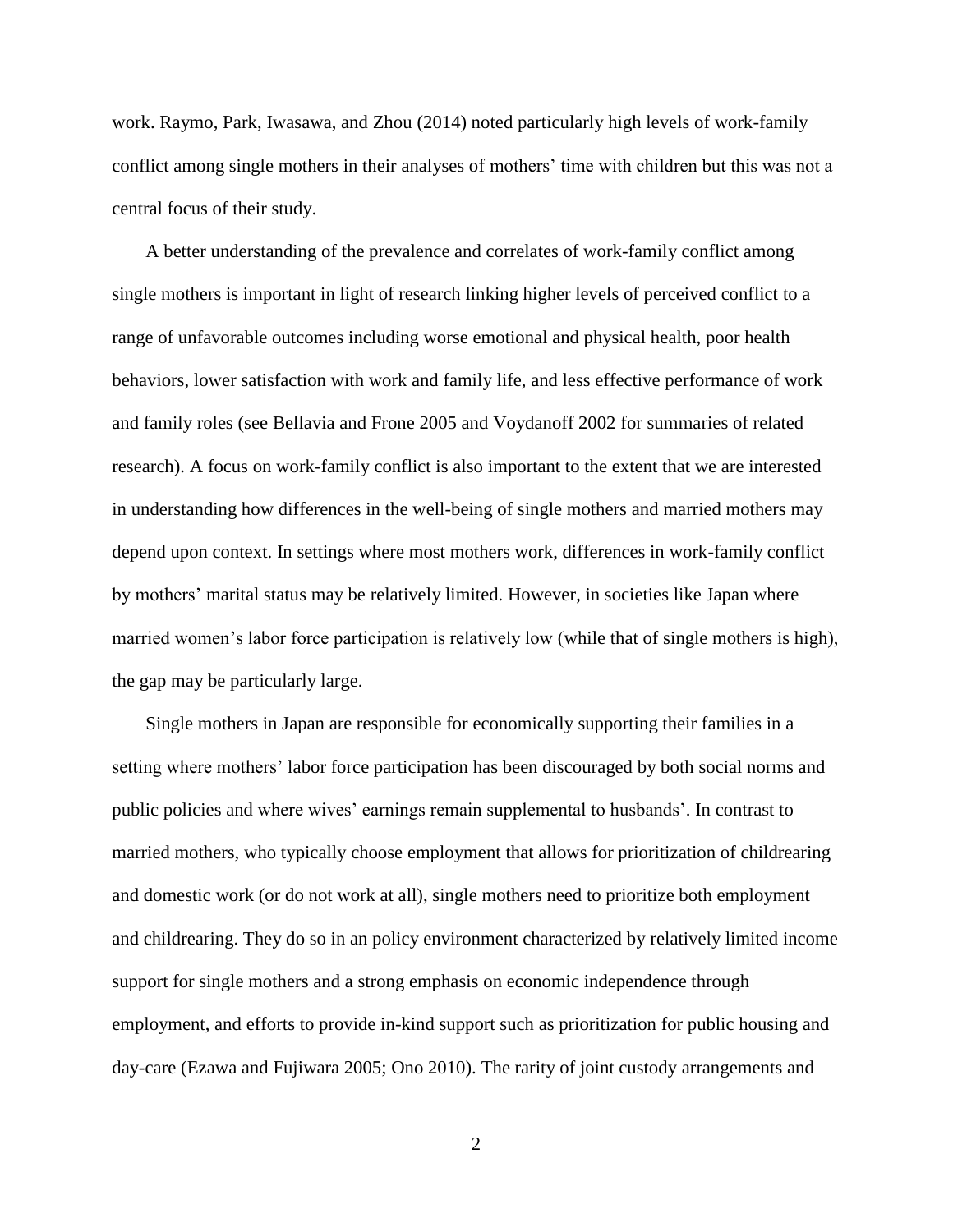limited support from ex-husbands mean that single mothers are often the sole providers of earnings, childcare, and domestic work – a situation conducive to high levels of work-family conflict. The potential for high levels of work-family conflict among single mothers in Japan may be exacerbated to the extent that strong cultural norms and expectations regarding the value of intensive mothering (Hirao 2007) are internalized and provide a source of emotional conflict or guilt.

At the same time, however, the relatively high prevalence of coresidence with (grand)parents may mitigate such conflict and the associated implications for maternal wellbeing and children's outcomes. Recent studies have shown that roughly one-third of single mothers in Japan coreside with their parents, a much higher level than in other countries (Raymo, Smeeding, Edwards, and Caruthers 2014; Shirahase and Raymo 2014). Ascertaining the link between single motherhood and work-family conflict in a setting like Japan where normative expectations about "appropriate" or desirable work and family roles for mothers are strong and the potential for the provision of intra-familial support via intergenerational coresidence is pronounced thus represents an important contribution to our understanding of how relationships between single motherhood and well-being may be shaped by context.

In this paper, I follow up on these earlier studies to address the following research questions:

- 1) To what extent is the level of work-family conflict reported by single mothers in Japan higher than that of their married counterparts?
- 2) To what extent to differences in work-family conflict simply reflect higher levels of employment among single mothers?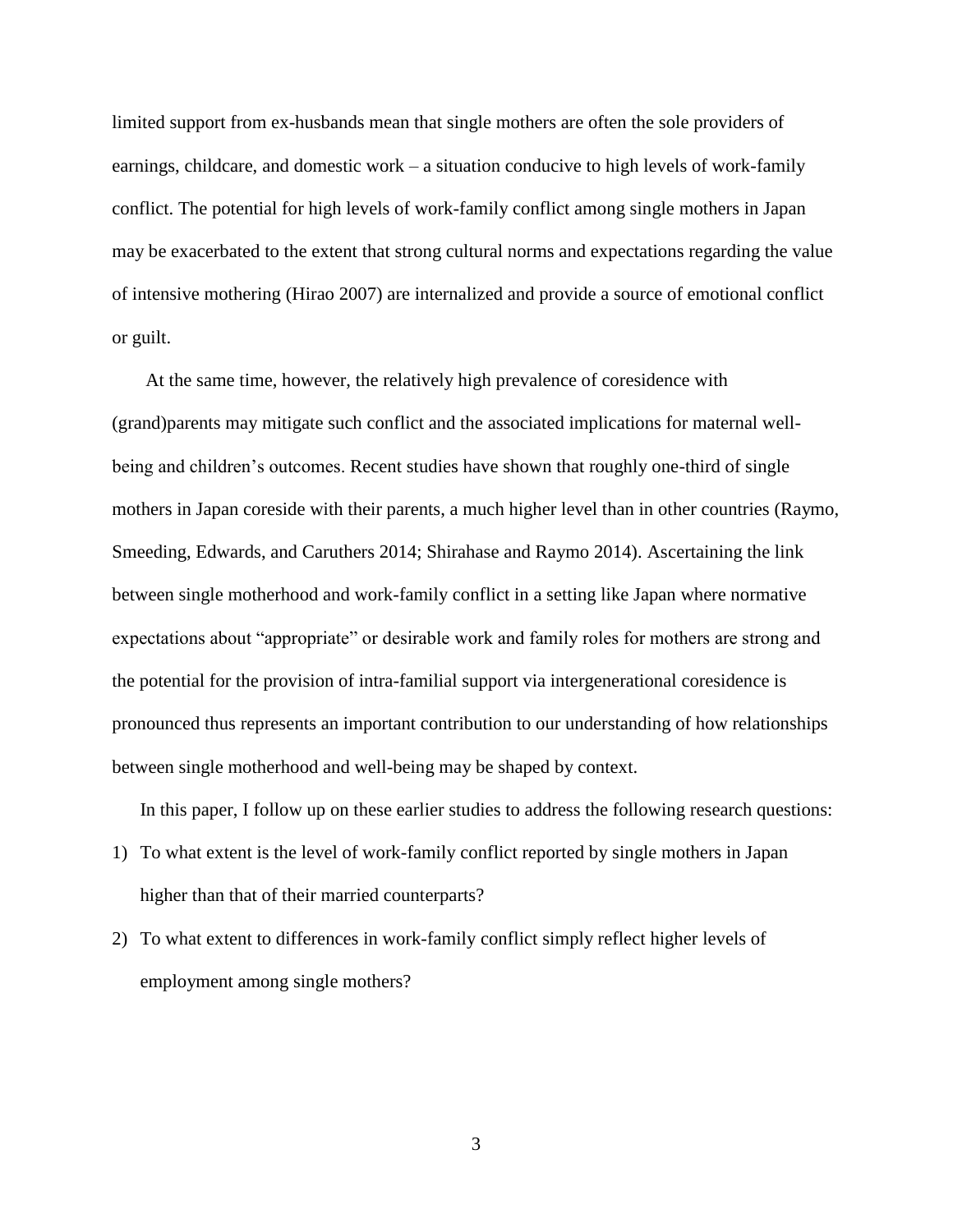3) What explains differences in work-family conflict between married and unmarried mothers (other than employment)? Is the primary source of conflict in the work sphere, in the family sphere, or in in both?

#### **Background**

#### *Work-family conflict*

One widely-cited definition of work family conflict is: "a form of interrole conflict in which the role pressures from the work and family domains are mutually incompatible in some respect. That is, participation in the work (family) role is made more difficult by virtue of participation in the family (work) role" (Greenhaus and Beutell 1985:77). This definition closely resembles the emphasis on role conflict or role overload in the literature on the "second shift" (Hochschild and Machung 1989). Work-family conflict and associated stress have been encapsulated in the notion of the second shift, reflecting the rise in mothers' employment combined with norms and expectations about the division of household labor (including childcare) and limited support from men. For single mothers in particular, the second shift reflects that fact that they typically need to work full-time in a policy environment that prioritizes employment as the primary pathway to economic independence and the fact that they do not have a partner to provide support in the family sphere (Bellavia and Frone 2005). Consistent with these expectations, several studies have documented relatively high levels of work-family conflict among single mothers in the U.S. (Casey and Pitt-Castouphes 1994; Ciabattari 2007; Grzywacz, Almeida, McDonald 2002).

One important feature of work-family conflict as defined above is its bidirectional nature. Just as work responsibilities spillover into the family sphere to create conflict, family responsibilities can generate conflict with work. It is thus important that measures of workfamily conflict capture perceptions of conflict in both directions and that efforts to understand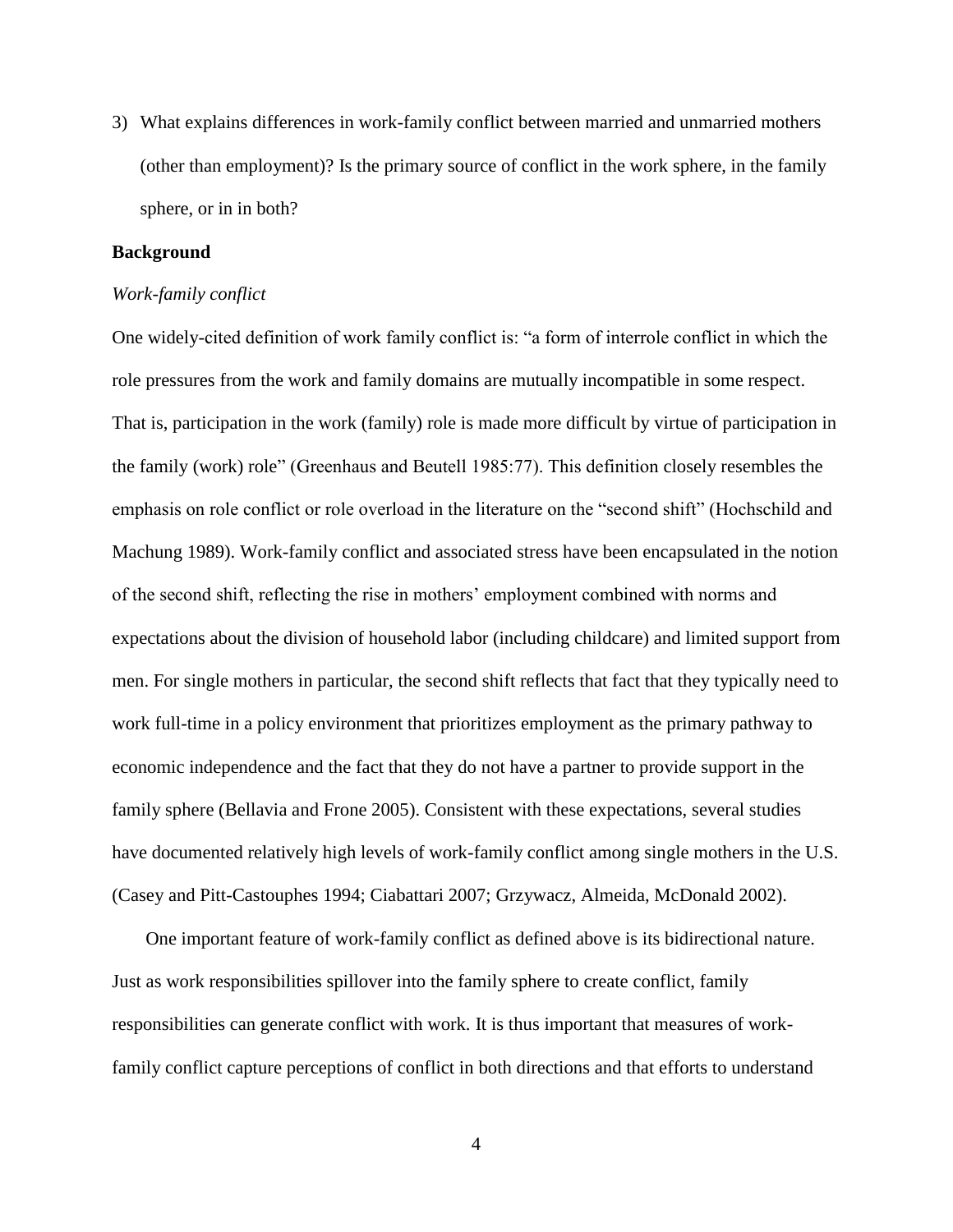the correlates of work-family conflict consider sources of stress in conflict in both the work and family spheres (Frone, Yardley, and Markel 1997).

Work-family conflict and the closely related concepts of work-family balance and work-life balance have received a great deal of recent attention in countries characterized by very low fertility rates, including Japan. Theoretical underpinning for this focus can be found in the work of McDonald (2000, 2009, 2013) and others who argue that conflict generated by emerging employment opportunities for women, combined with little change in gender-inegalitarian division of labor within the home, forces women to make an either-or choice between work and family. In this scenario, ultra-low fertility is the result of more women choosing to postpone or avoid family in favor of employment. These ideas inform ongoing policy efforts to promote family formation by reducing barriers to women's (and men's) ability to balance work and family responsibilities (Yamaguchi and Higuchi eds. 2008). In this context, it is not surprising that existing research on work-family conflict in Japan has focused primarily on unmarried men and women and childbearing among married couples. Although there is good reason to expect that work-family conflict may be particularly high among single-mothers (e.g., Hays 2003), related research is scarce.

#### *Single mothers in Japan*

The number of single-mother families has increased markedly in Japan. According to the National Survey of Single Mother Households conducted by the Ministry of Health, Labour, and Welfare, the number of households that include a single-mother (unmarried mother with a coresident child under the age of 20) rose by 72% between 1983 (718,100) and 2011 (1,237,700) (Ministry of Health, Labour and Welfare 2005, 2012). The number of households including a single-father is much lower – estimated at 223,300 in 2011 (Ministry of Health, Labour and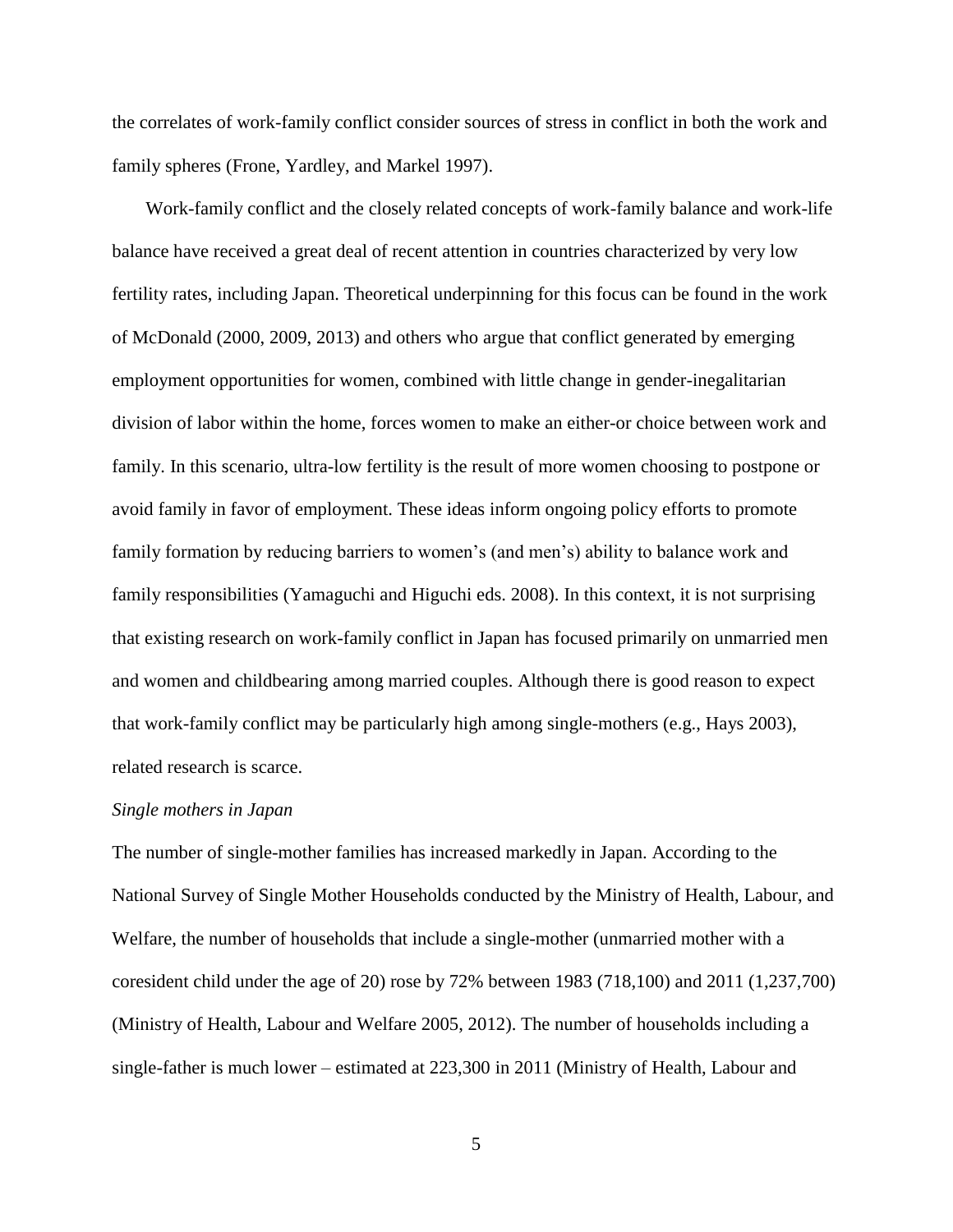Welfare 2012). Data from the 2010 census indicate that 9.4% of households including at least one minor child (age 18 or younger) were single-mother households and 6.5% of all minor children lived in a single-mother household [\(http://www.e-](http://www.e-stat.go.jp/)

[stat.go.jp/SG1/estat/GL08020101.do?\\_toGL08020101\\_&tstatCode=000001039448&requestSen](http://www.e-stat.go.jp/) [der=search/,](http://www.e-stat.go.jp/) accessed on 9/30/14).

In contrast to the United States and other countries where nonmarital childbearing is common, the increase in single-parent families in Japan is due almost entirely to increases in divorce. The number of divorces nearly doubled between 1980 (141,689) and 2010 (251,378), and roughly one in three marriages is now projected to end in divorce (National Institute of Social Security and Population Research 2014; Raymo, Iwasawa, and Bumpass 2004). As a result, the proportion of single-mother families formed via divorce increased from 49% in 1983 to 81% in 2011 (Ministry of Health, Labour and Welfare 2012). The growing prevalence of single-mother families also reflects the fact that about 60% of recent divorces involve minor children, with the mother receiving full custody of all children in the large majority of these cases (83% in 2010; National Institute of Social Security and Population Research 2014). *Single mothers' employment*

The most important reason to expect relatively high levels of work-family conflict among single mothers in Japan is their much higher levels of labor force participation relative to married mothers. Unlike the U.S., where the labor force participation rates of unpartnered mothers are similar to those of partnered mothers (OECD 2013), single mothers in Japan are substantially more likely to be in the labor force. In 2010, labor force participation rates were 86% for single mothers but only 48% for married women (National Institute of Population and Social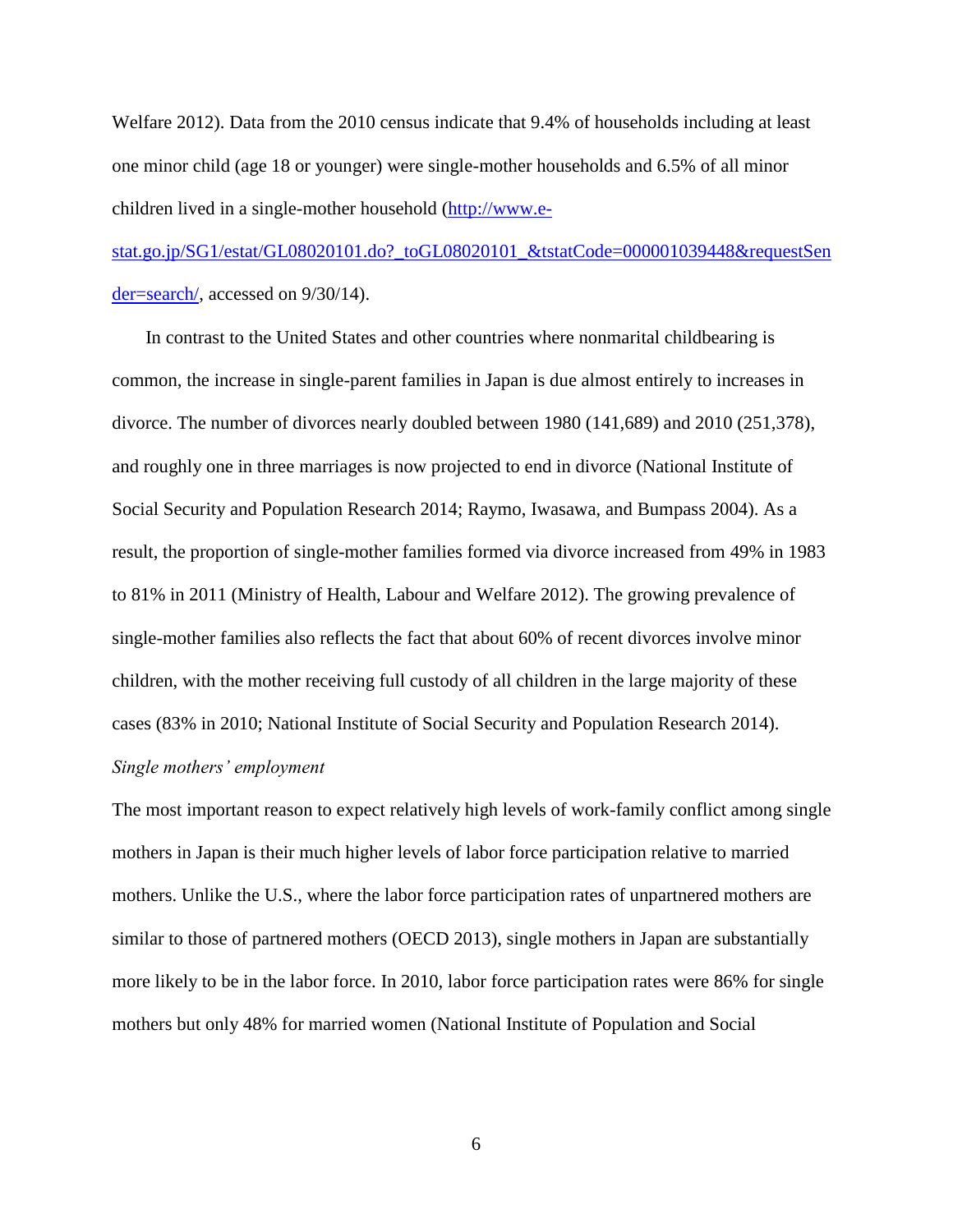Security Research 2014; Nishi 2012). The labor force participation rate of Japanese single mothers is the highest among OECD countries (OECD 2013) and reflects public policies characterized by limited income transfers to single parents and a strong emphasis on independence through employment (Abe 2008; Ezawa and Fujiwara 2005; Ono 2010). Overall, Japan has one of the lowest expenditures on public assistance among OECD countries, and recent studies have shown that single mothers' post-transfer income is actually lower, on average, than their pre-transfer income (Abe 2003, 2008). The large gap in the labor force participation rates points to the possibility of relatively high levels of work-family conflict among single mothers.

At the same time, it is possible that differences in work-family conflict by mother's marital status are limited in a country like Japan where the internalization of strong norms regarding the importance of mothers' intensive investment in childrearing (especially educational success) may result in working mothers perceiving high levels of work family conflict, regardless of their marital status. Similarly, husbands' very limited participation in domestic work and childrearing (Tsuya et al. 2005) suggests that the presence of a spouse may do little to alleviate stress associated with the second shift for employed married mothers. Lim and Raymo (2014) provide evidence for the health-compromising effects of employment among married women, demonstrating that the better health of married women in Japan reflects their relatively low levels of employment (vis-à-vis unmarried women).

## *Work circumstances*

Several features of the work environment have been identified as predictors of work-family conflict, especially work-to-family conflict or work interference with family (WIF). These include long work hours, precarious employment, and shift work (e.g., Voydanoff 2002).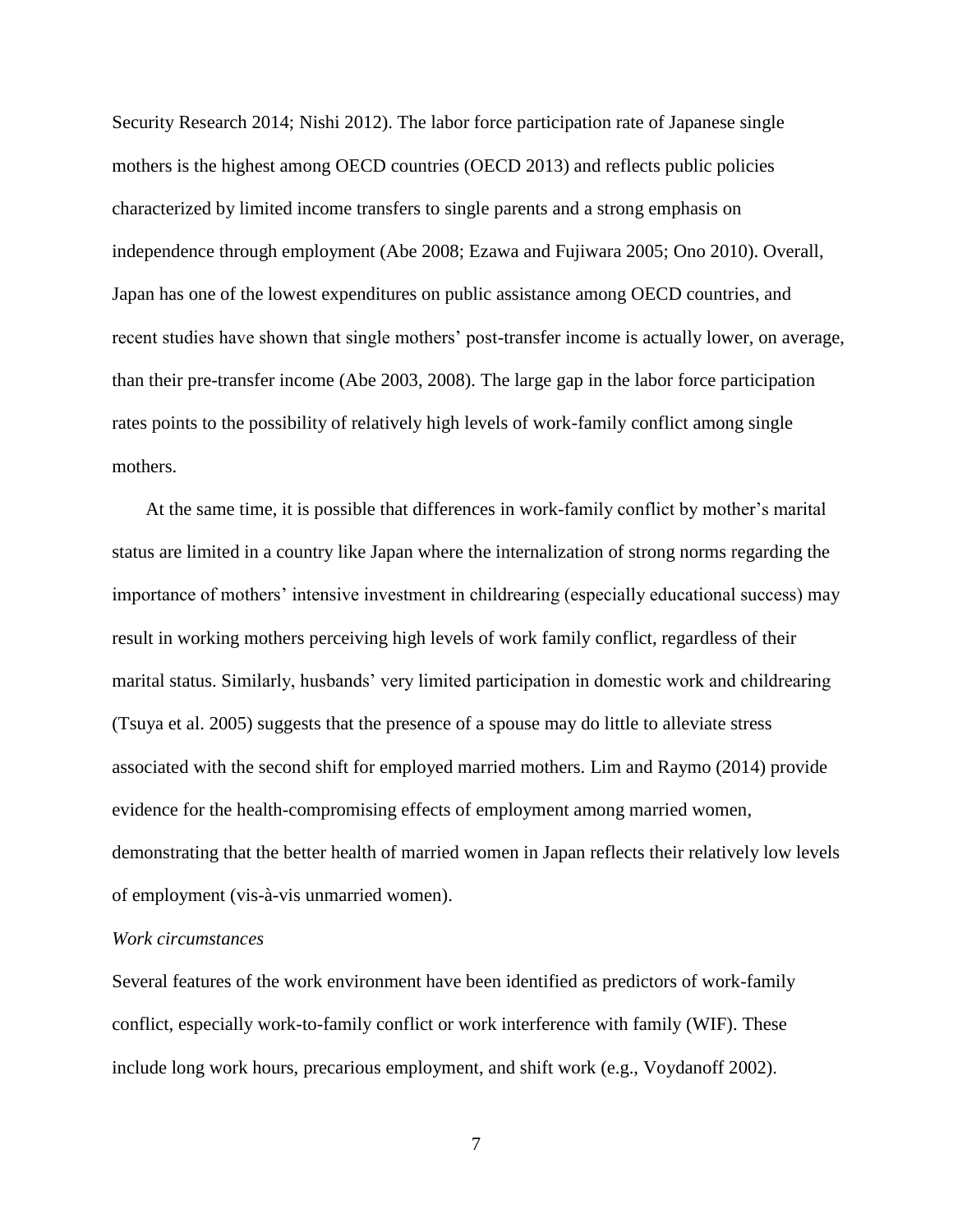Yamaguchi (2009, 2010) and others have found similar relationships in Japan and have emphasized the importance of long work hours and employment in professional/managerial jobs in producing higher levels of work-family conflict, especially among women. While it is clear that single mothers' high levels of labor force participation should result in more work-family conflict, it is not clear whether their work circumstances, conditional on employment, should contribute to higher or lower levels of work-family conflict.

Despite their high rates of employment, most single mothers work in "bad jobs," reflecting the relatively weak position of women in the Japanese labor market (Brinton, 2001). The employment opportunities of single mothers are further limited by the fact that a large majority of women leave the labor force prior to childbirth (National Institute of Population and Social Security Research, 2011). As a result of their discontinuous work histories, (formerly) married mothers typically employed in relatively unstable, low-paying jobs, often on a part-time basis (Abe and Ōishi, 2005; Tamiya and Shikata, 2007). Despite policy efforts to promote single mothers' economic independence via employment (Zhou 2014), their ability to engage in fulltime, standard employment is constrained by the fact that expectations of long work hours are common, commute times are often long, the operating hours of publicly provided child care are limited, and the participation of noncustodial fathers in parenting is minimal (Abe 2008; Zhou 2008).

If single mothers are employed in more stressful circumstances, their level of work-family conflict may be higher. For example, some anecdotal evidence highlights the long hours that single mothers work, the relatively irregular hours that many face, and the doubling up on jobs to support their families (Abe 2008). To the extent that single mothers are also more likely to be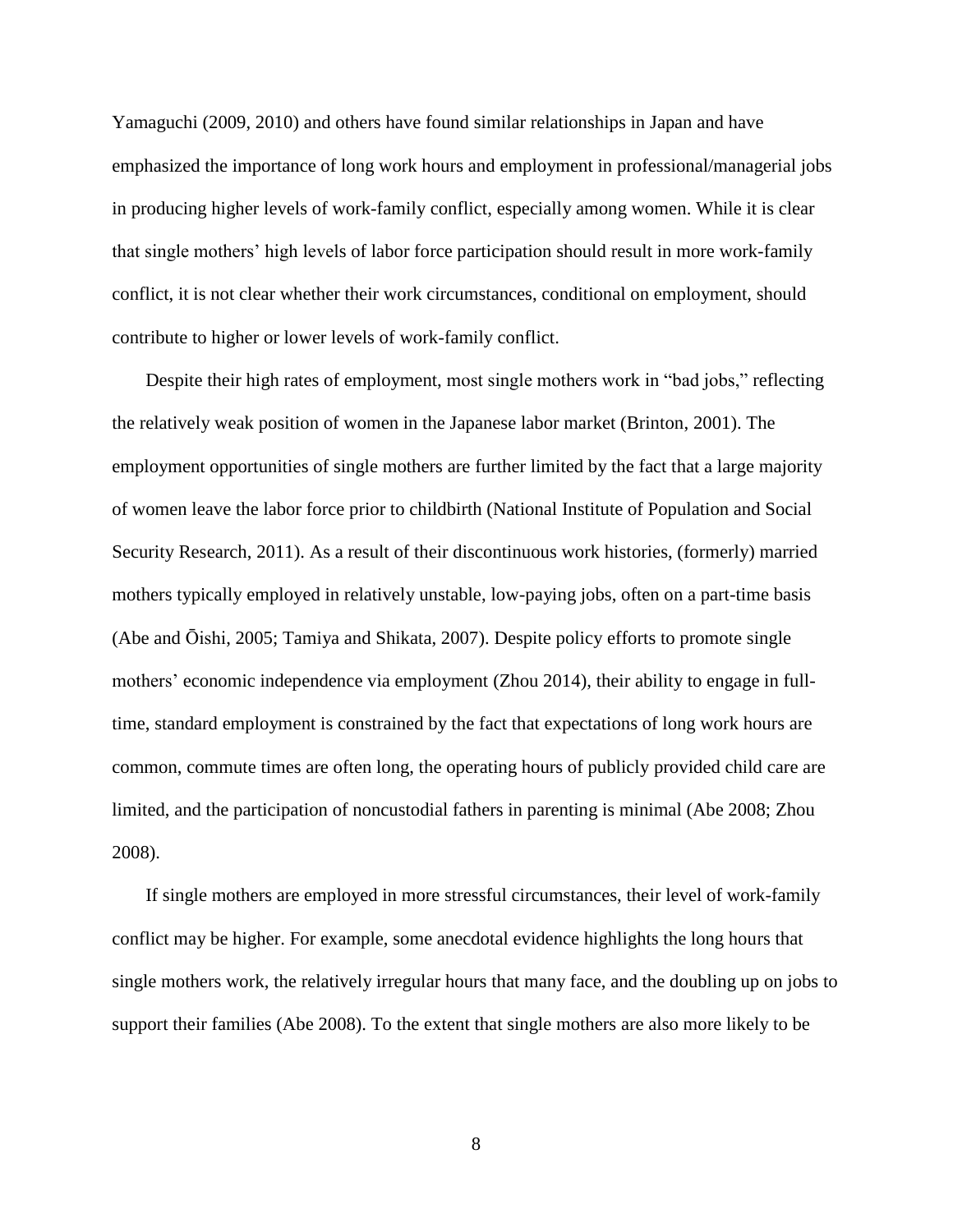employed in insecure, non-standard jobs, the associated employment uncertainty may contribute to stress that is related to higher levels of work-family conflict.

#### *Family circumstances*

Established correlates of work-family conflict within the family sphere include the number and ages of children, with young children being particularly important predictors of more workfamily conflict (Milkie and Peltola 1999). Time spent on household tasks, support from spouse (absent by definition in single-mother families), support from other family members, and children's well-being are also associated with reported levels of work-family conflict. Higher marital satisfaction has also been identified as a buffer between stressful work circumstances and perceived work-family conflict (Barnett 1994).

Research on the family circumstances of single mothers in Japan is quite limited. In contrast to the U.S., where young, nonmarital births are a common pathway to single motherhood, the large majority of single mothers in Japan are divorced, meaning that their children tend to be somewhat older on average than those of married mothers and that they tend to have slightly fewer children (Raymo, Park, Iwasawa, and Zhou 2014). Both of these factors should contribute to lower levels of work-family conflict among single mothers. At the same time, however, there is some evidence to suggest that stressful family circumstances may be particularly problematic for single mothers.

Qualitative interview data presented by Abe (2008) describes the stress and work-family conflict resulting from children's difficulties. Several of her respondents discuss the guilt associated with the inability to spend more time with their children and the stress induced by children's own health problems, behavioral issues, and poor school performance. While research on the well-being of children of single mothers (relative to their counterparts living with married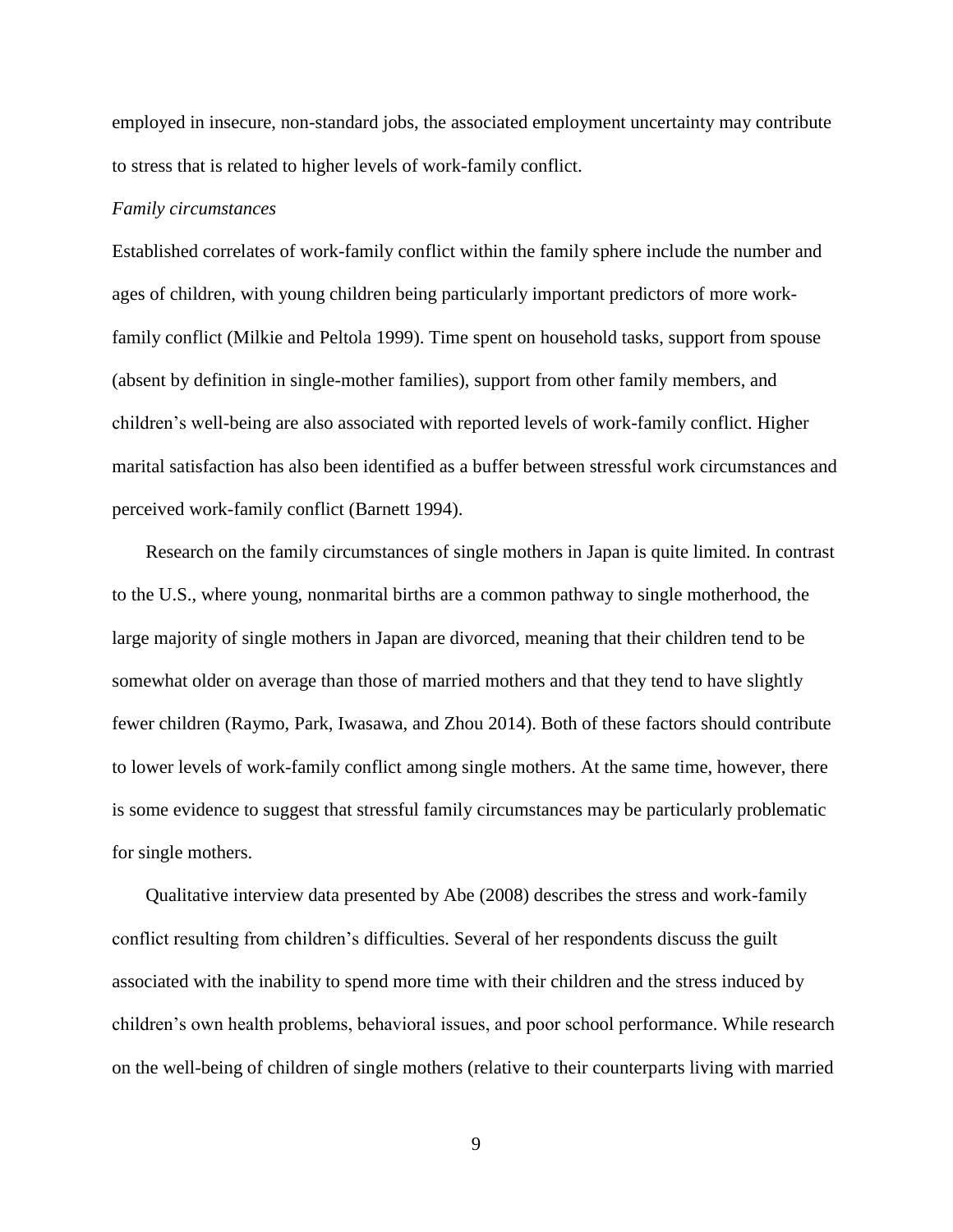mothers) is rare in Japan (but see Raymo 2014), Abe's (2008) data suggests that the stigma and poverty associated with growing up in a single-parent family may be particularly detrimental to children's well-being in Japan. To the extent that children's well-being is correlated with mother's perceived work-family conflict, this may be an important source of higher perceived conflict among single mothers in Japan.

At the same time, however, the relatively high prevalence of coresidence with (grand)parents (Nishi 2012) and strong norms of intrafamilial support (especially support from (grand)mothers with childrearing (e.g., Kato 2013; Morgan and Hirosima 1983) suggest that single mothers may not be particularly disadvantaged with respect to work-family conflict in Japan. Research in the U.S. shows that family-provided support mitigates perceived work-family conflict (Gryzwacz and Marks 2000) and two recent analyses of Japanese data show that intergenerational coresidence is associated with better health and lower levels of poverty among single mothers (Raymo and Zhou 2012; Shirahase and Raymo 2014). At the same time, however, it is also clear that the (grand)parents with whom single mothers coreside often have limited economic resources themselves (Shirahase and Raymo 2014). It is thus unclear whether the relatively high levels of intergenerational coresidence should lessen perceived work-family conflict among single mothers.

#### *Economic circumstances*

Efforts to identify the predictors of work-family conflict have naturally focused on potentially stressful features of the work and family environments. However, it is possible that limited economic resources may contribute to higher levels of work-family conflict, particularly among groups for whom economic disadvantage and poverty are pronounced (such as single mothers in Japan). Poverty and need are well-documented life stressors that may contribute to higher levels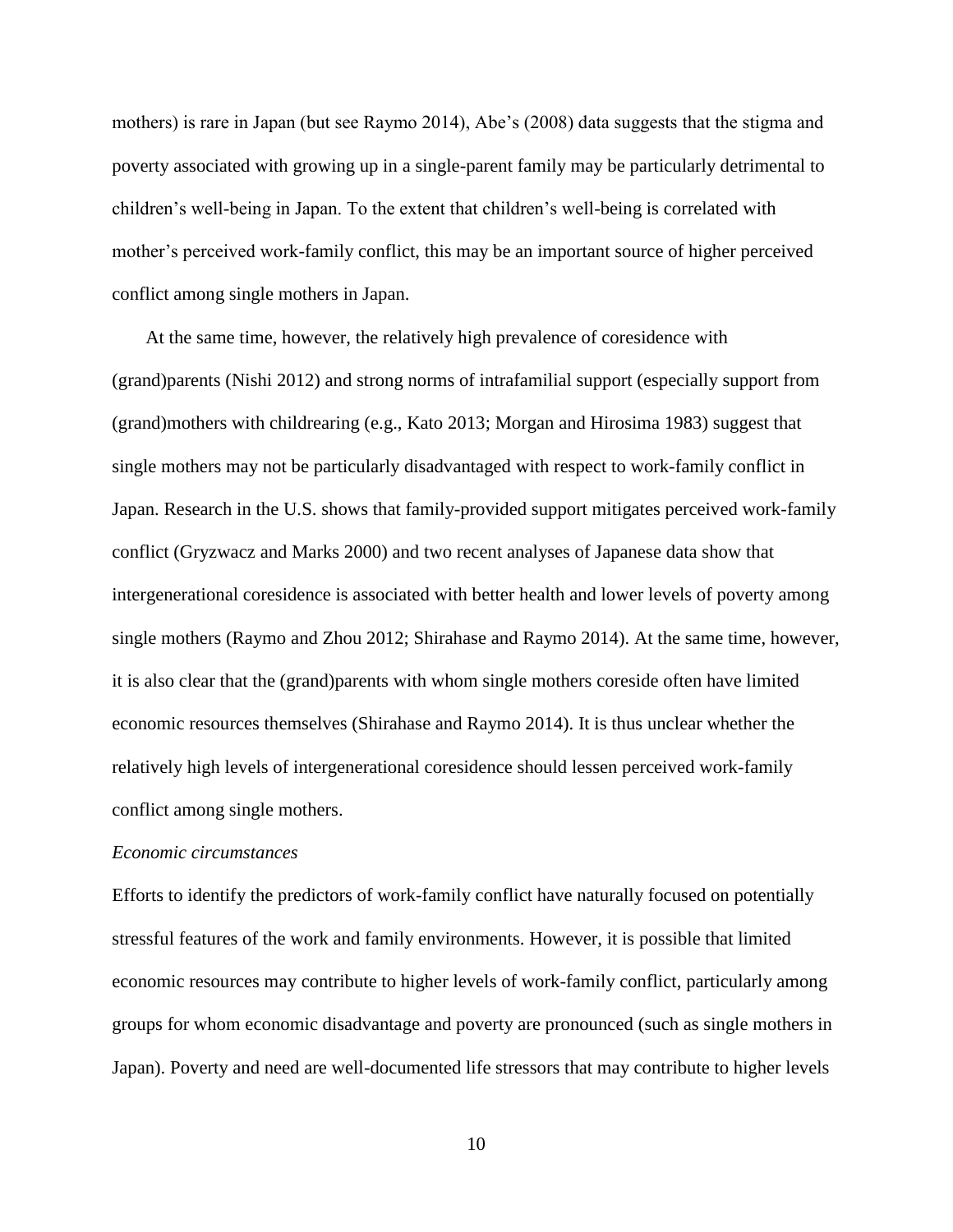of work-family conflict via unobserved characteristics of the work and family environment. For example, economic need may motivate mothers to work longer hours in more distant jobs that are characterized fewer psychological rewards, less flexibility, and more stress. Similarly, economic need may strain family relationships in ways that increase family to work spillover. I am not able to observe the quality of parent-child relationships in the data analyzed below, but it is conceivable that economic stress impacts relationships in ways that contribute to higher levels of work-family conflict among single mothers.

This may be particularly true in Japan where over half of single mother households fall below the poverty line (OECD 2013, Shirahase and Raymo 2014). Per capita income in singlemother households is about half the amount for all households with children, reflecting single mothers' low earning capacity, limited public income support (Abe 2003; Akaishi 2011), and the fact that less than 20% of single mothers receive any financial support from their ex-husbands (Ministry of Health, Labour, and Welfare, 2012).

### **Data and method**

I use data from the first two rounds of the National Survey of Households with Children (*Kosodate Setai Zenkoku Chōsa*). Conducted in November of 2011 and 2012 by the Japan Institute for Labour Policy and Training, this survey (NSHC, hereafter) is a national survey of households that include parents and their minor children, with an oversample of single-parent households. In each year, two-stage stratified sampling based on data from the Basic Resident Registry (*jūmin kihon daichō*) produced a target sample of 2,000 two-parent households and 2,000 single-parent households. Interviewers delivered a self-administered questionnaire to respondents' homes and returned to collect the completed questionnaires at a pre-specified date and time. In 2011, completed questionnaires were collected from 2,218 respondents, for a 56%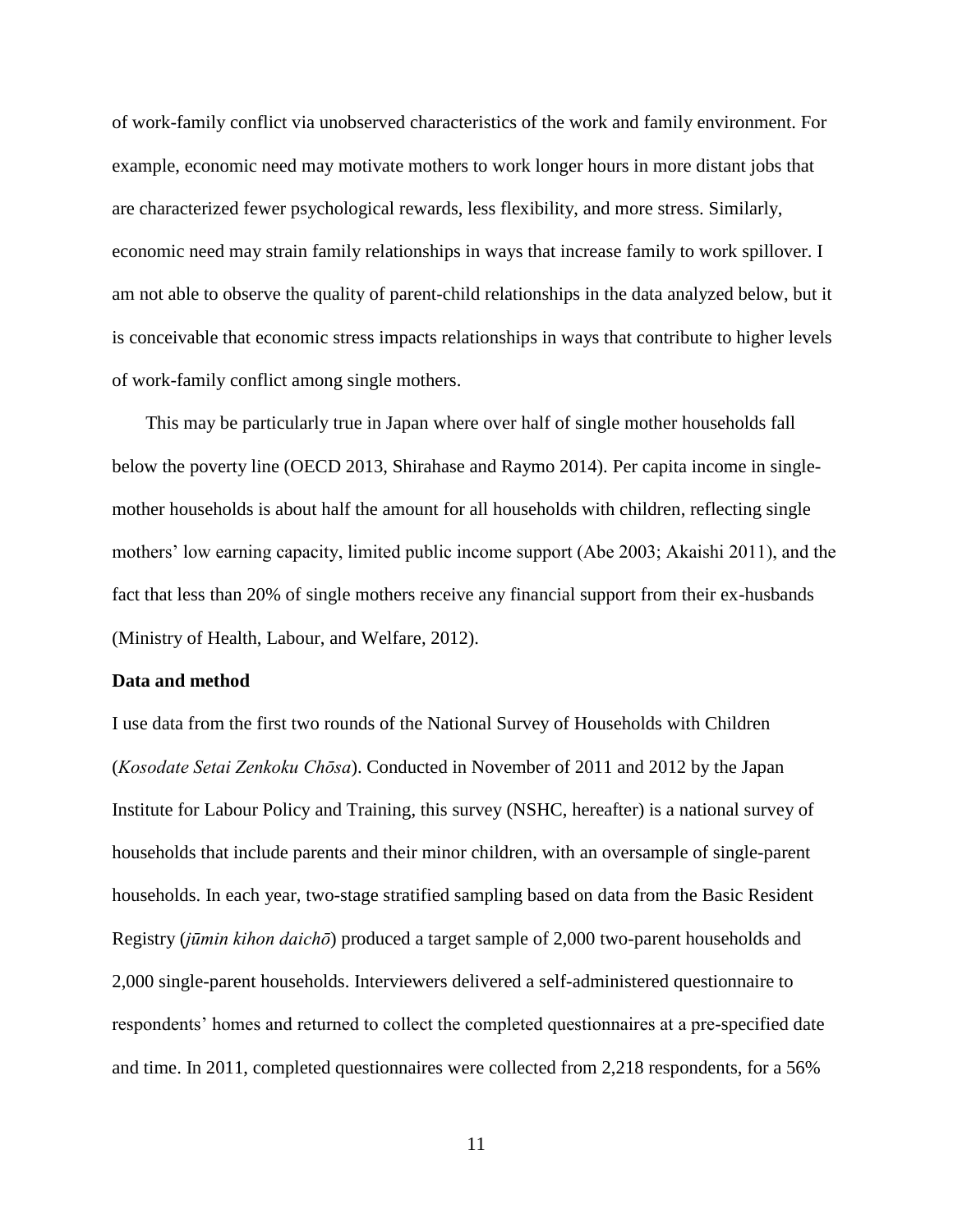response rate (61% for married parents and 50% for single parents). In 2012, the corresponding numbers were 2,201 respondents for a 55% response rate (61% for married parents and 49% for single parents). A preference for information from mothers was emphasized both by the interviewer and in the survey instrument but a small number of questionnaires was completed by fathers (131 married fathers and 151 single fathers). We exclude these respondents from our analyses, leaving a sample of 4,137 for the two years. Analyses presented below are based on the 4,037 respondents with no missing data on the dependent or independent variables.

The response rates of 55-56% are similar to those of other recent sample surveys in Japan but are low enough (especially among single parents) to raise concerns about the representativeness of the resulting sample. However, comparison of the characteristics of the 2011 NSHC respondents with two large, nationally-representative surveys conducted by the Ministry of Health, Labour and Welfare in 2011 demonstrates that the samples are similar (Raymo, Park, Iwasawa, and Zhou 2014). In the both the descriptive and multivariate analyses presented below, we use post-stratification weights that reflect both the intentional oversampling of single-mother households and their lower response rate. These weights, provided by the Japan Institute for Labour Policy and Training, allow for generalization to the population of mothers of minor children.

### *Variables*

*Work-family conflict* is an index constructed by summing responses to three questions asking respondents how often during the past year they felt (a) so tired from work that they could not do necessary housework and childcare, (b) that long work hours made it difficult to do housework and childcare, and (c) that the burden of domestic responsibilities made it difficult to concentrate at work. The six response options range from never to every day, resulting in an index that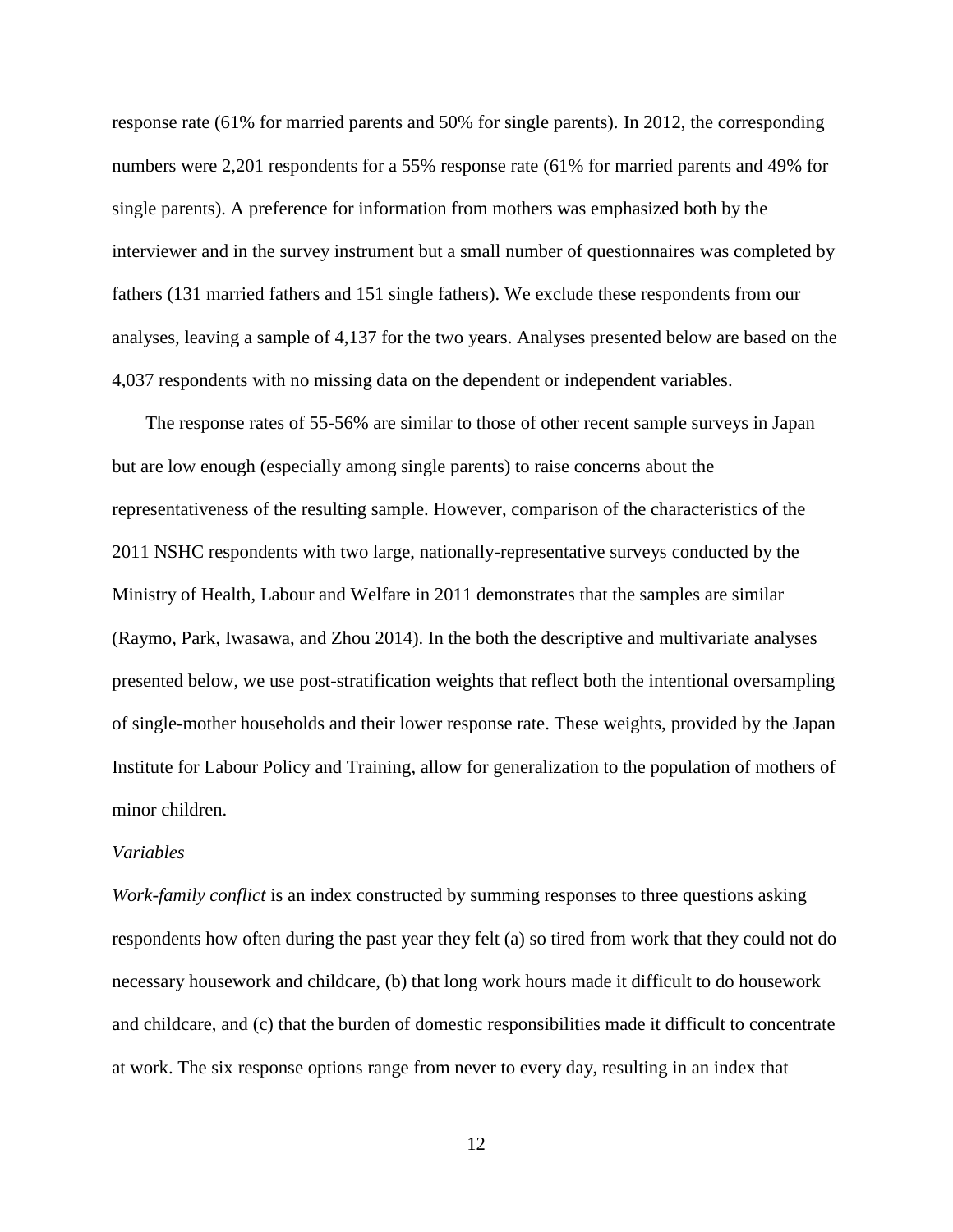ranges from 0-15 ( $\alpha$  = .83). This measure is equal to zero for mothers who are not currently working for pay.

*Employment*: To answer my second research question, I include a 0-1 measure of employment that distinguishes mothers who are currently working for pay from those who are not. To address the third research question, I sequentially introduce a range of variables reflecting mothers' employment circumstances, family circumstances, and economic well-being.

*Work circumstances* include measures of work hours, employment type, occupation, irregular work hours, night shift work, and multiple jobs. Mothers' work hours are the reported number of hours per week at work (including overtime). This measure is equal to zero for those who were not employed at the time of the survey and non-zero values of work hours are collapsed into quartiles (mean work hours for the four quartiles are 16, 30, 40, and 50, respectively) and a sixth category includes those who did not respond to the question on work hours. Employment type is a dichotomous indicator distinguishing those in regular, full-time employment from those in other types of employment (part-time, non-standard employment, and self-employment) and non-employment. This distinction is based on preliminary results indicating substantially higher levels of perceived work-family conflict among regular, full-time employees. Similarly, occupation is measured by a 0-1 indicator of employment in a professional or managerial job, which preliminary analyses showed to be associated with particularly high levels of work-family conflict. Irregular work hours is a 0-1 indicator distinguishing those who reported their work hours to be "irregular" or "often irregular" from those who did not. Similarly, night shift is a 0-1 measure of whether or not the respondent reported working between the hours of 5:00 pm and 5:00 am. An additional dichotomous indicator distinguishes mothers who reported working at two or more jobs simultaneously during the past year. To the extent that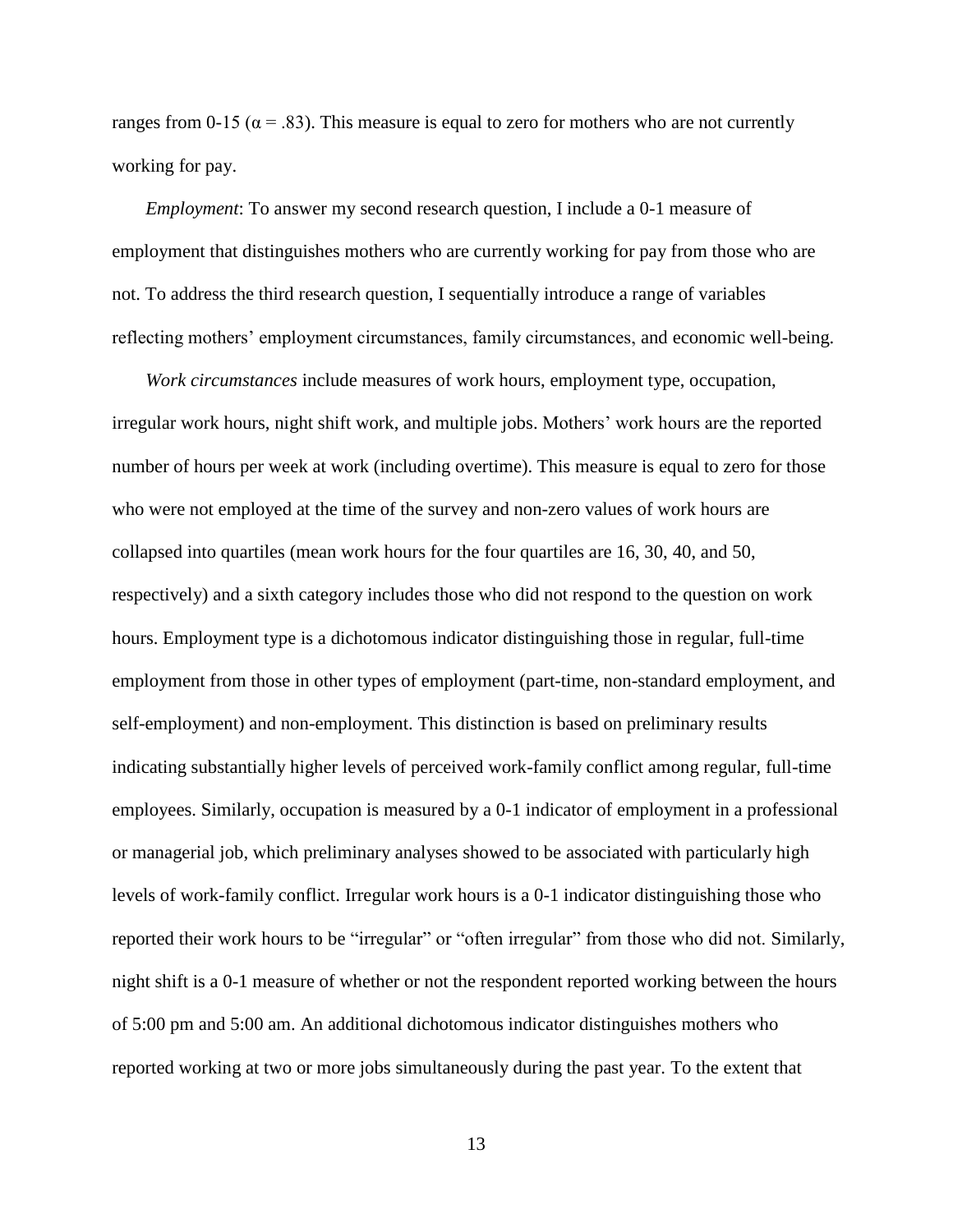single mothers are more likely to be characterized by employment conditions associated with higher levels of work-family conflict (e.g., longer work hours, irregular work hours, multiple jobs), controlling for these characteristics is expected to account for some of the posited difference in work-family conflict.

*Family circumstances* include living arrangements, number and age of children, indicators of children's health and education, and receipt of instrumental assistance. Living arrangements are measured with a 0-1 variable that distinguishes those who live with their parents or parentsin-law from those who do not. I identified mothers coresiding with parents(-in-law) from a question that asks respondents to identify their relationship to all individuals with whom they are coresiding. The number of coresident children ranges form 1-4, and the presence of a pre-school age child is a 0-1 indicator distinguishing women who coreside with a child age 0-5 from those whose youngest child is at least six years old. The presence of a preschool age child was included based on the results of preliminary models showing that, among working mothers, having a young child is associated with particularly high levels of work-family conflict. I constructed 0-1 measures of children's health problems and academic difficulties based on information provided by mothers about each child in the child roster section of the questionnaires. The former distinguishes mothers who reported any child with a minor illness, chronic illness, or disability from those who did not and the latter distinguishes mothers who reported having any school age child who was performing at a lower than average level from those who did not. The measure of help with housework and childcare is equal to 1 for mothers who responded that nobody (other than their spouse) helped them with either housework or childcare, and zero for those who reported receiving help from someone. To the extent that single mothers are more likely to be characterized by family circumstances associated with higher levels of work-family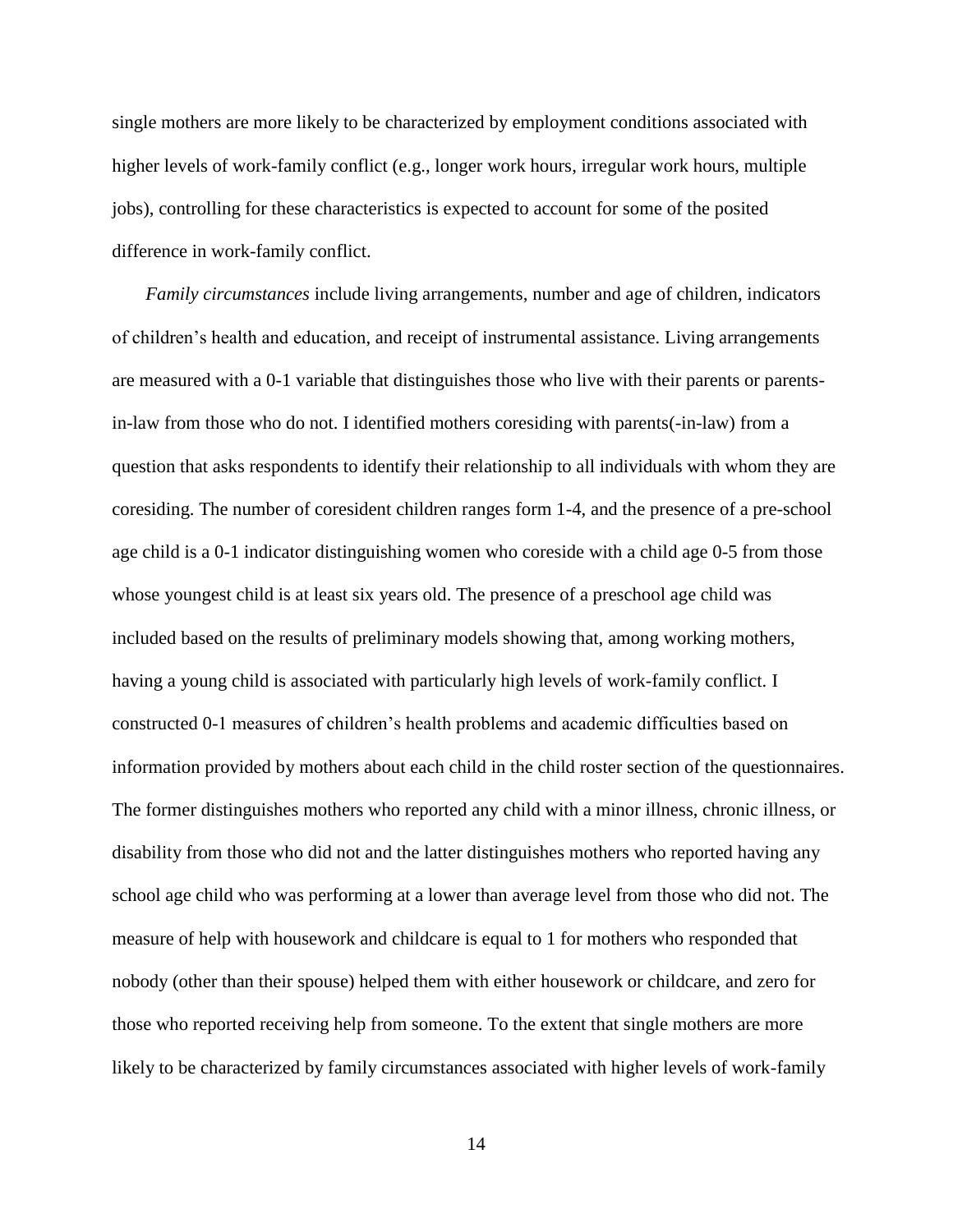conflict (e.g., children with health problems, less help with housework and childcare), controlling for these characteristics is expected to account for some of the posited difference in work-family conflict.

*Economic circumstances* include household income, savings behavior, an indicator of economic need, and a subjective evaluation of economic well-being. Equivalent household income is reported annual pre-tax household income (from all sources) divided by the square root of household size to account for income sharing and economies of scale. Because a relatively large number of respondents did not respond to this question ( $n = 527$  or 13% of the analytic sample), I collapsed non-missing values into quartiles and added a fifth category for missing values. Savings behavior is a six-category indicator of the frequency with which respondents report saving. The categories are: almost every month, sometimes, rarely, never, spending down savings, and missing. Need is a 0-1 indicator of the inability to afford food and clothing. Respondents were asked how often in the past year, they were unable to buy needed food or clothing. I constructed a measure that distinguishes respondents who responded "frequently" or "sometimes" to either question from those who did not. Note that for this and other variables that have been dichotomized, a small number of missing values were coded as zero. Subjective economic well-being was also assessed on a five-point scale that ranges from difficult (1) to comfortable (5) and, based on the results of preliminary analyses, I dichotomized this to distinguish those who said very difficult or difficult from the rest. To the extent that single mothers are more likely to be characterized by economic circumstances associated with higher levels of work-family conflict (e.g., low income, inability to save), controlling for these characteristics is expected to account for some of the posited difference in work-family conflict.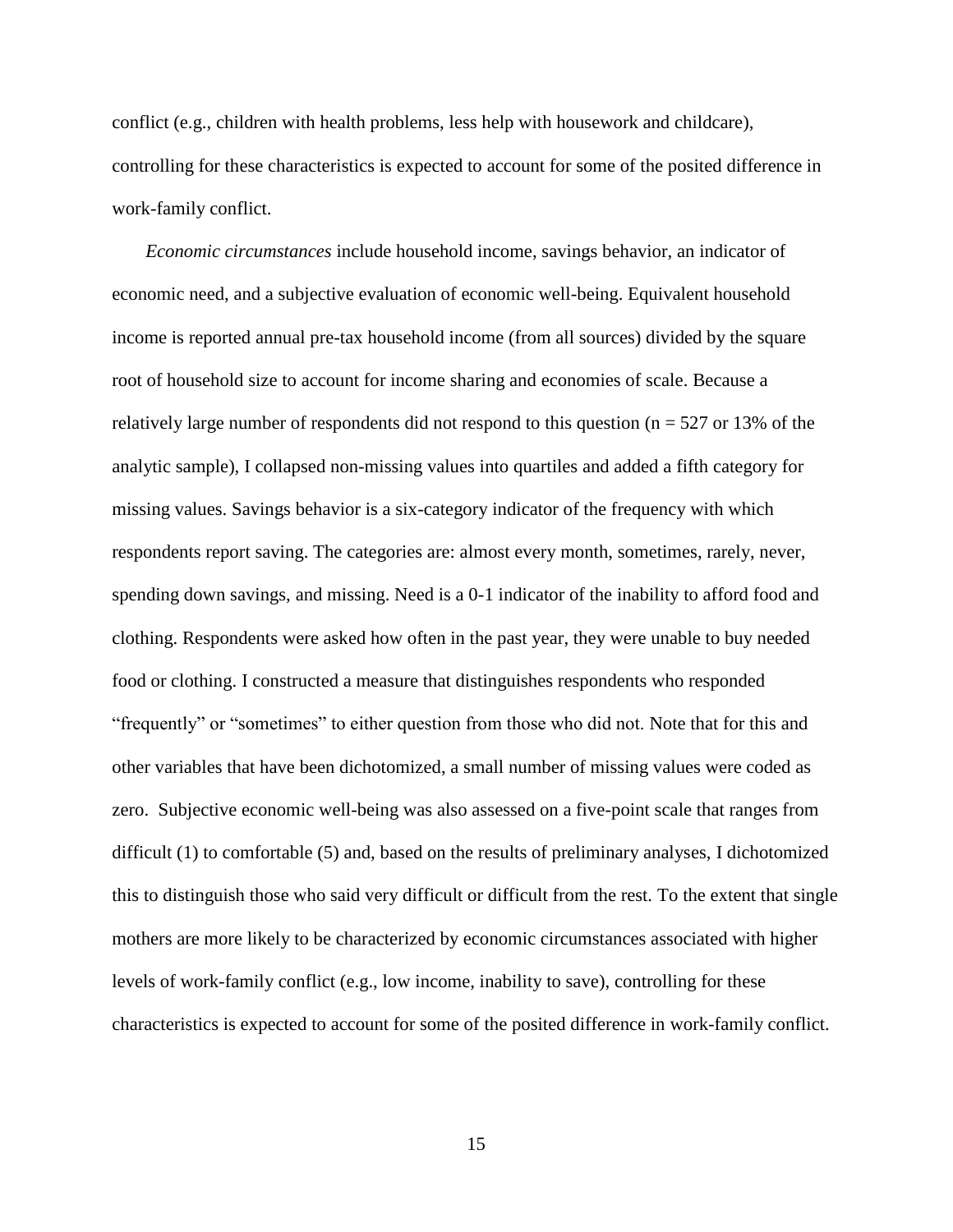*Background variables:* In all models, I control for mother's age and educational attainment. Age is a continuous measure and educational attainment distinguish six different levels of highest degree attained: junior high school, high school, vocational school, junior college, university or more, and a category for those with missing data on these questions. Previous studies have shown single mothers to be slightly older and have lower levels of education than their married counterparts (e.g. Raymo, Park, Iwasawa, and Zhou 2014).

# *Method*

I estimated a series of six linear regression models for the composite measure of work-family conflict. In the first model, I included only the indicator of single motherhood, age, and educational attainment. This model provides a baseline estimate of the extent to which the level of work-family conflict reported by single mothers differs from that of their married counterparts (research question 1). To address the second research question, I added the indicator of mothers' current employment status. Because single mothers are much more likely to be employed than married mothers and because the measure of work-family conflict is zero, by definition, for those who are not working, controlling for differences in employment should substantially reduce the higher levels of work family conflict for single mothers expected in Model 1. To address the third research question, I estimated a series of models that sequentially control for factors posited to contribute to higher levels of perceived work family conflict among single mothers. Model 3 includes the measures of employment circumstances, Model 4 includes family circumstances, Model 5 includes economic circumstances, and Model 6 includes all three sets of variables. Models 4 and 5 also include the dichotomous indicator of current employment, allowing for comparison with the estimated coefficient for single motherhood in Model 2. If there is some part of the difference in work-family conflict between single mothers and married mothers that is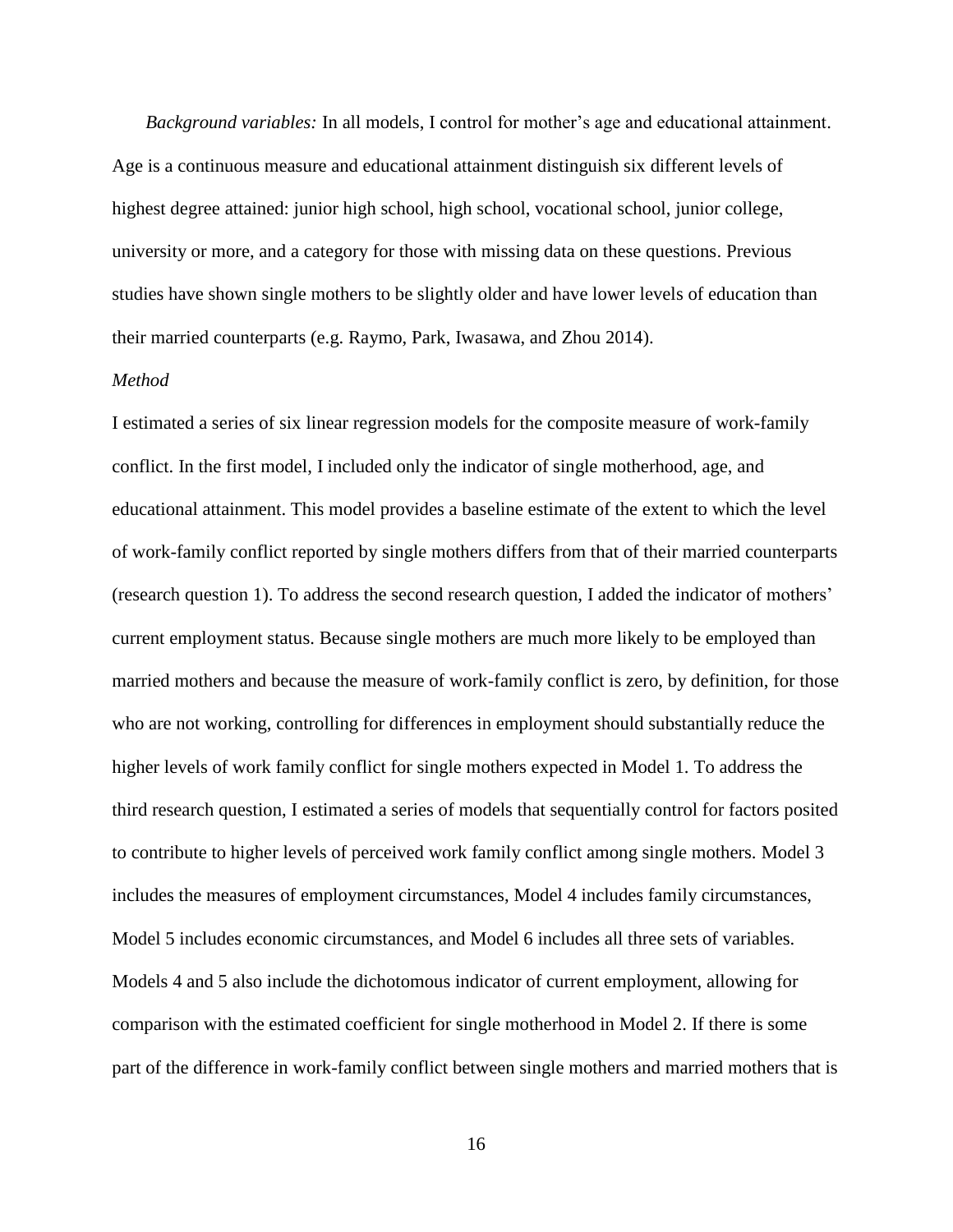not explained by single mothers' higher levels of employment, it is important to understand the source of that difference. Is it the result of more stressful work conditions (Model 4), more stressful family circumstances (Model 5), or economic disadvantage (Model 6)? In these models, my primary interest is in assessing the extent to which controlling for additional covariates attenuates the posited positive relationship between single motherhood and work-family conflict.

# **Results**

Table 1 presents descriptive statistics separately for single mothers and married mothers. The first row shows that single mothers report significantly higher levels of work-family conflict. The difference of 2.11 points is equivalent to half a standard deviation in the index of work-family conflict. The two groups of mothers are similar in age but single mothers have lower educational attainment (55% of single mothers vs. 41% of married mothers have a high school education or less). The proportion working for pay is similar to the census figures cited earlier for single mothers (84%) but the proportion of married mothers working is higher in this sample (64%).

Single mothers employment circumstances also differ from their married counterparts in ways that suggest higher levels of work-family conflict. They are more likely to be in the highest quartile of work hours (25% vs. 13%), more likely to be a regular, full-time employee (32% vs. 20%), more likely to work irregular hours (14% vs. 9%), more likely to work night shifts (20% vs. 9%), and more likely to work two jobs (7% vs. 2%). Higher levels of intergenerational coresidence (35% vs. 22%), a lower likelihood of having a preschool child (17% vs. 38%), and a lower likelihood of receiving no help with domestic work (17% vs. 29%) suggest that family circumstances may contribute to lower levels of work-family conflict among single mothers. However, it is also clear that single mothers are more likely to have a child with a health problem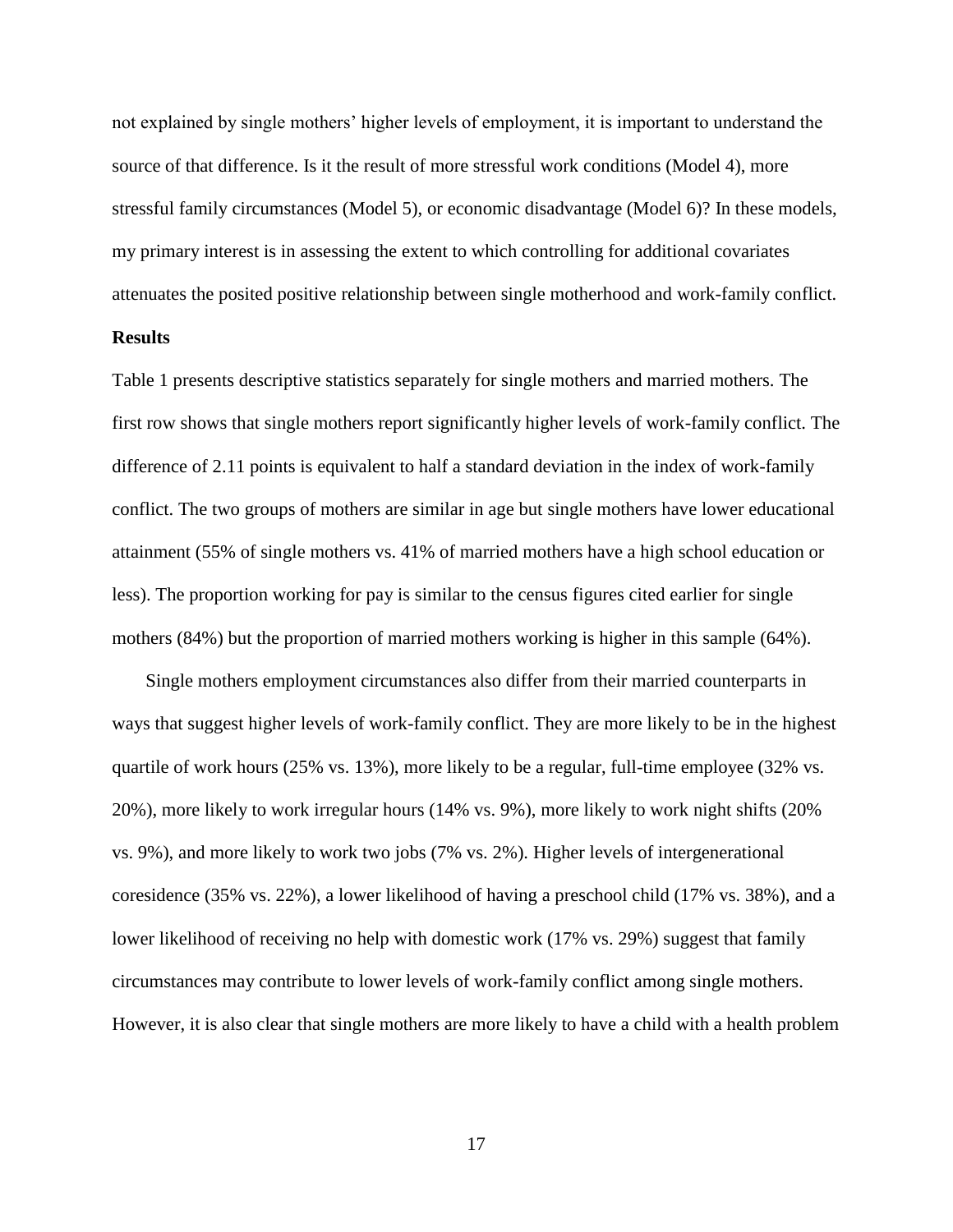(8% vs. 4%) and a child who is performing below average in school (20% vs. 11%), both of which may exacerbate perceived work-family conflict – especially family to work conflict.

Consistent with the results of existing research summarized above, single mothers face significantly greater economic disadvantage than their married counterparts. Single mothers have significantly lower size-adjusted household income (43% vs. 12% were in the lowest income quartile), are more likely to report never saving or spending down savings (34% vs. 17%), and are more likely to report frequently economic need (21% vs. 11%) and "tough" economic circumstances (68% vs. 45%).

Estimated coefficients for Models 1-6 are presented in Table 2. Model 1 replicates the significantly higher level of work-family conflict among single mothers shown in Table 1. Other coefficients indicate that work-family conflict is positively related to mother's age and her educational attainment. Model 2 shows that a large part, but not all, of single mothers' relatively high levels of perceived work-family is explained by the fact that they are much more likely to be working. Conditional on age, educational attainment, and marital status, mothers who are employed reported an average level of 6.18 on the work-family conflict index (compared to 0 for those who are not employed) and net of employment status, single mothers report .93 points higher levels of work-family conflict than their married counterparts.

The goal of Models 3-6 is to understand the relative importance of work, family, and economic circumstances in explaining the remaining difference between single and married mothers' perceived work-family conflict. Model 3 shows that much of that difference is accounted for by single mothers' more stressful work conditions. The coefficient for single mothers is reduced from .93 to .28, although it does remain statistically different from zero. Each of the work characteristics is significantly related to work-family conflict in expected ways.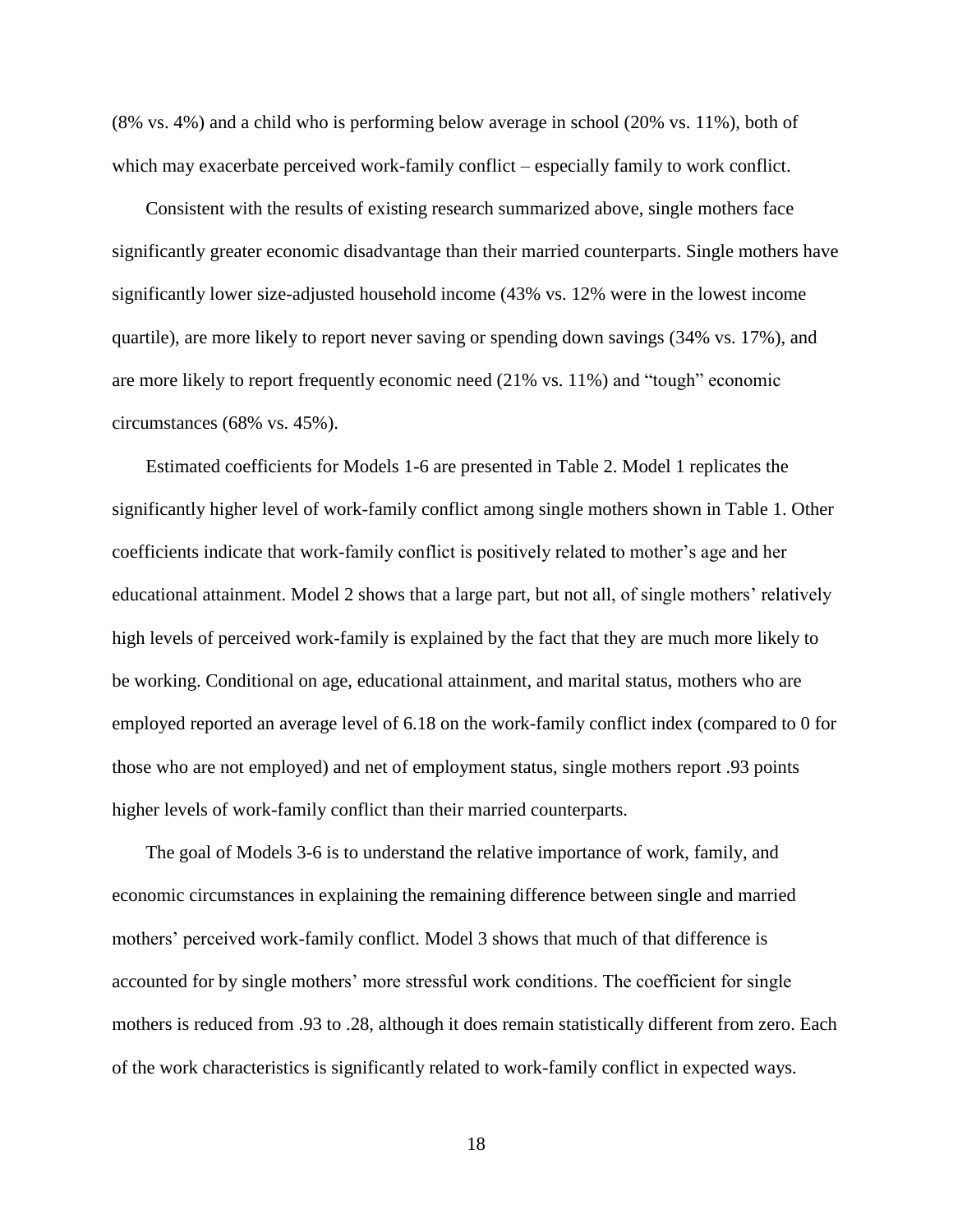Longer work hours, full-time employment, professional/managerial jobs, irregular work hours, night work, and working more than one job are all associated with higher levels of perceived work-family conflict. Auxiliary analyses (not shown) indicate that long work hours are a particularly important source of higher work-family conflict among single mothers.

In Model 4, it is clear that having a preschool age child, a child with health problems, or a child with lower than average academic performance is associated with higher levels of workfamily conflict (net of current work status), but inclusion of these stressful family circumstances does little to explain the relatively high levels of work-family conflict among single mothers. The coefficient for single mothers is largely unchanged from Model 2 and remains statistically significant.

Model 5 shows that two of the four measures of economic circumstances are associated with mothers' work-family conflict and that their inclusion attenuates the difference between single and married mothers to a small degree. Mothers who report frequently being unable to afford necessary food or clothing and those who report their economic circumstances are "tough" have higher levels of work-family conflict. Controlling for the relatively poor economic circumstances of single mothers reduces the difference with married mothers from .93 (Model 2) to .73.

When all three groups of variables are included in Model 6, the difference between single and married mothers is reduced to zero. In other words, single mothers' higher levels employment, combined with their stressful work, family, and economic circumstances account for their relatively high levels of perceived work-family conflict. Clearly, employment and stressful employment circumstances (especially long work hours) are much more important sources of work-family conflict among single mothers than are their stressful family circumstances and economic disadvantage.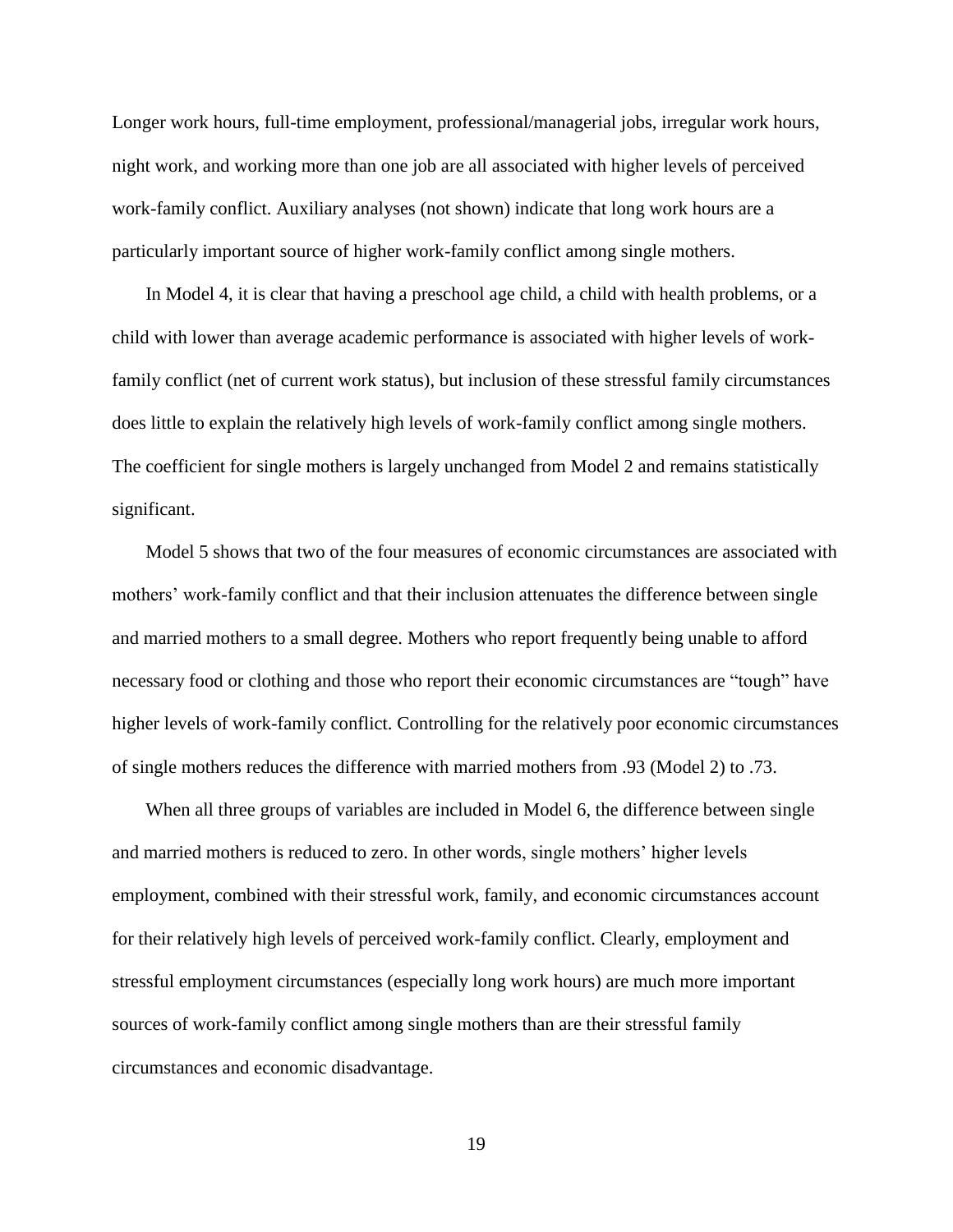### **Discussion**

Rising divorce rates and the attendant increase in single-mother families is one of the most striking, and potentially important, features of family change in contemporary Japan. While much has been made of the high labor force participation rate of single mothers and of their high levels of poverty, little is known about other dimensions of well-being among this group. In this paper I focus on differences in work-family conflict – a potentially important indicator in light of single mothers' high levels of labor force participation and economic disadvantage.

Results of the models presented above demonstrate that single mothers perceive significantly higher levels of work-family conflict than their married counterparts and that this disadvantage is due primarily to their high levels of employment and long work hours. Family circumstances and economic disadvantage are related to work-family conflict in expected ways, but do not explain much of the difference between married and unmarried mothers. The limited importance of intergenerational coresidence is particularly interesting in light of limited public support for single mothers and evidence from earlier studies that coresidence with parents mitigates some of the disadvantages associated with single motherhood. One possibility is that the benefits single mothers derive from intergenerational coresidence (e.g., emotional support, assistance with childcare and domestic work) are offset by stress generated by the economic disadvantage faced by the older generation. As shown by Shirahase and Raymo (2014), nearly half of the (grand)parents with whom single mothers coreside are themselves near or below the poverty line. This is further evidence that families may have limited capacity to provide the support needed to ameliorate the disadvantages associated with single motherhood.

The findings presented in Table 2 are clear but important limitations should be kept in mind. Foremost is the limited information used to construct the measure of work family conflict. The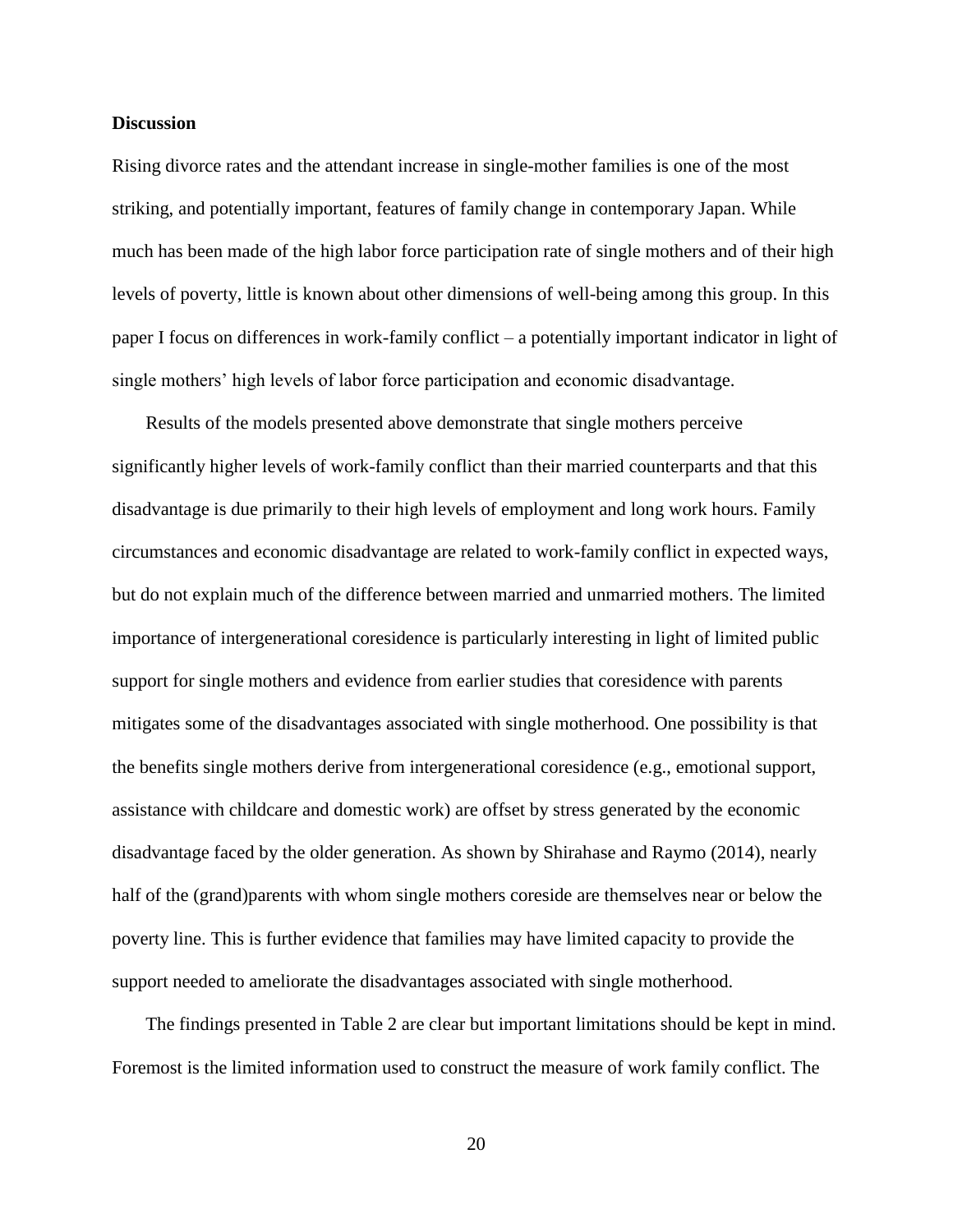NSFHC questionnaires include only three questions about work family conflict (two on work-tofamily conflict and one on family-to-work conflict), fewer than other sources of data typically used to study work-family conflict. The survey also contains no information about work-family enhancement, an important theoretical (and empirical) component of work-family balance with implications for individual and family well-being. Additionally, the survey contains little or no information on other established correlates of work-family conflict including access to, and utilization of, support from family members and friends, workplace characteristics including autonomy and flexibility, and the salience of work and family roles.

Taken as a whole, the results of this study shed new light on the disadvantages faced by single mothers in Japan. They suggest that policies promoting independence through employment may have unintended consequences to the extent that stressful work circumstances are detrimental to mothers' well-being. Higher levels of work-family conflict have been linked to a wide range of physical and mental health outcomes in research on the U.S., with implications not only for stratification within generations, but also for the quality of parenting and the transmission of disadvantage across generations. Evaluating these linkages in the Japanese context is an important topic for future research.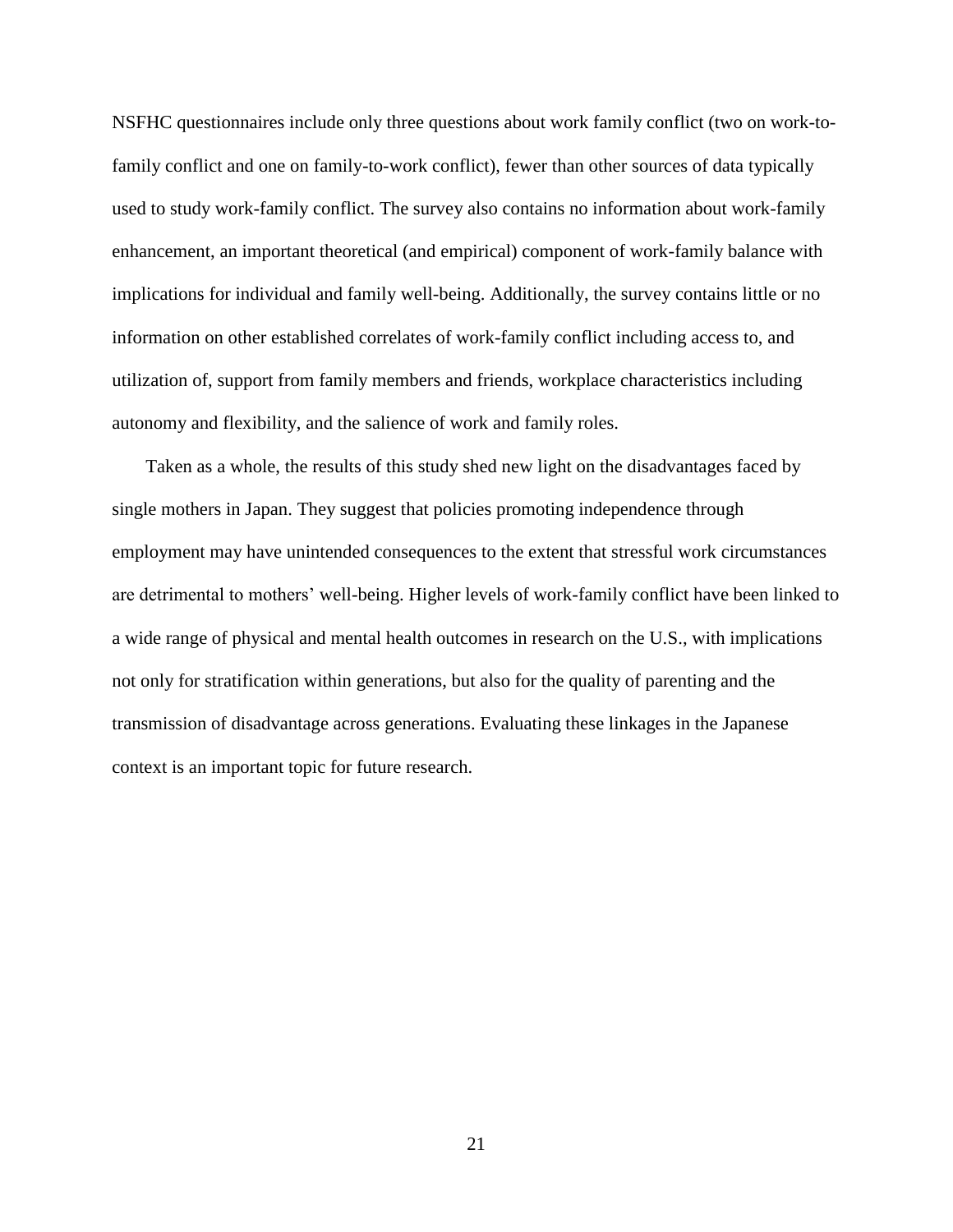## **References**

- Abe, A. K. 2003. "Low-income people in social security systems in Japan." *Japanese Journal of Social Security Policy* 2:59-70.
- Abe, A. 2008. *Children's poverty: A study of inequality in Japan*. Tokyo, Japan: Iwanami Shoten. [in Japanese]
- Abe, A. and A. Ōishi. 2005. "Social security and the economic circumstances of single-mother households." In National Institute of Population and Social Security Research (Ed.), *Social security and households with children* (pp. 143-161). Tokyo: Tokyo Daigaku Shuppankai. [in Japanese]
- Akaishi, C. 2011. "Single mothers." In K. Fujimura-Fanselow (Ed.), *Transforming Japan: How Feminism and Diversity are Making a Difference* (pp. 121-130). New York: The Feminist Press at the City University of New York.
- Barnett. R. C. 1994. "Home-to-work spillover revisited." *Journal of Marriage and the Family* 56:647-656.
- Bellavia, G. M. and M. R. Frone. 2005. "Work-family conflict. In J. Barling, E. K. Kelloway, and M. R. Frone (Eds.), *Handbook of Work Stress* (pp. 113-148). Thousand Oaks, CA: Sage Publications.
- Brinton, M. C. 2001. "Married women's labor in East Asian economies." In M. C. Brinton (Ed.), *Women's Working Lives in East Asia* (pp. 1-37). Stanford, CA: Stanford University Press.
- Casey, J. C. and M. Pitt-Catsouphes. 1994. "Employed single mothers: Balancing job and homelife." *Employee Assistance Quarterly* 9:37-53.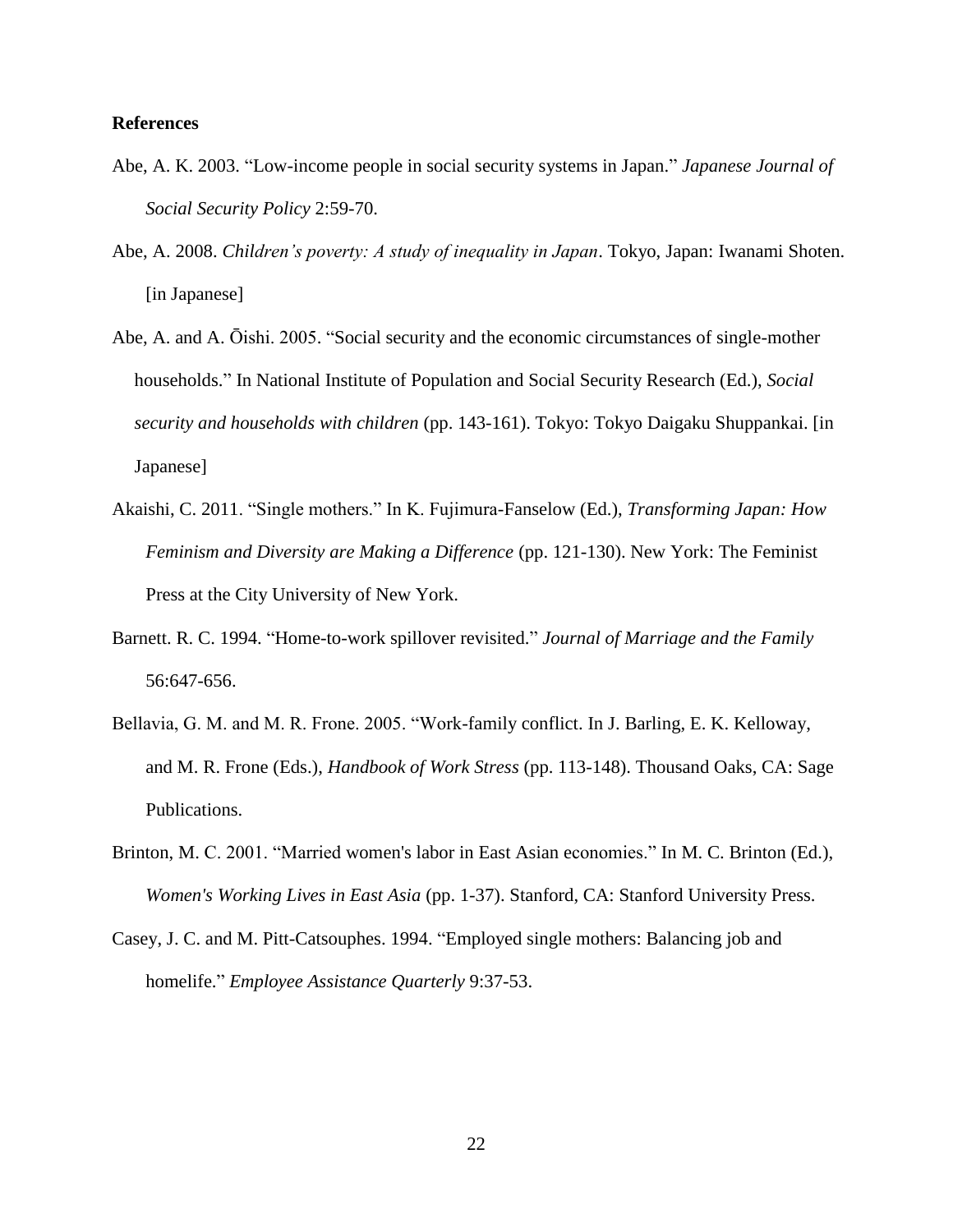- Christopher, K., P. England, T. M Smeeding, and K. R. Phillips. 2012. "The gender gap in poverty in modern nations : Single motherhood, the market, and the state." *Sociological Perspectives* 45:219–242.
- Ciabattari, T. 2007. "Single mothers, social capital, and work–family conflict." *Journal of Family Issues* 28:34-60.
- Ezawa, A. and C. Fujiwara. 2005. "Lone mothers and welfare-to-work policies in Japan and the United States: Towards an alternative perspective." *Journal of Sociology and Social Welfare*  32:41–63.
- Frone, M. R., J. K. Yardley, and K. S. Markel. 1997. "Developing and testing an integrative model of the work–family interface." *Journal of Vocational Behavior* 50:145-167.
- Greenhaus, J. H. and N. J. Beutell. 1985. "Sources of conflict between work and family roles." *Academy of Management Review* 10:76-88.
- Grzywacz, J. G., D. M. Almeida and D. A. McDonald .2002. "Work-family spillover and daily reports of work and family stress in the adult labor force." *Family Relations* 51:28-36.
- Grzywacz, J. G. and N. F. Marks. 2000. "Reconceptualizing the work–family interface: An ecological perspective on the correlates of positive and negative spillover between work and family." *Journal of Occupational Health Psychology* 5:111-126.
- Hays, S. 2003. *Flat Broke with Children*: *Women in the Age of Welfare Reform*. New York: Oxford University Press.
- Hirao, K. 2007. "The privatized education market and maternal employment in Japan." In F. M. Rosenbluth (Ed.), *The Political Economy of Japan's Low Fertility* (pp. 170-200). Stanford, CA: Stanford University Press.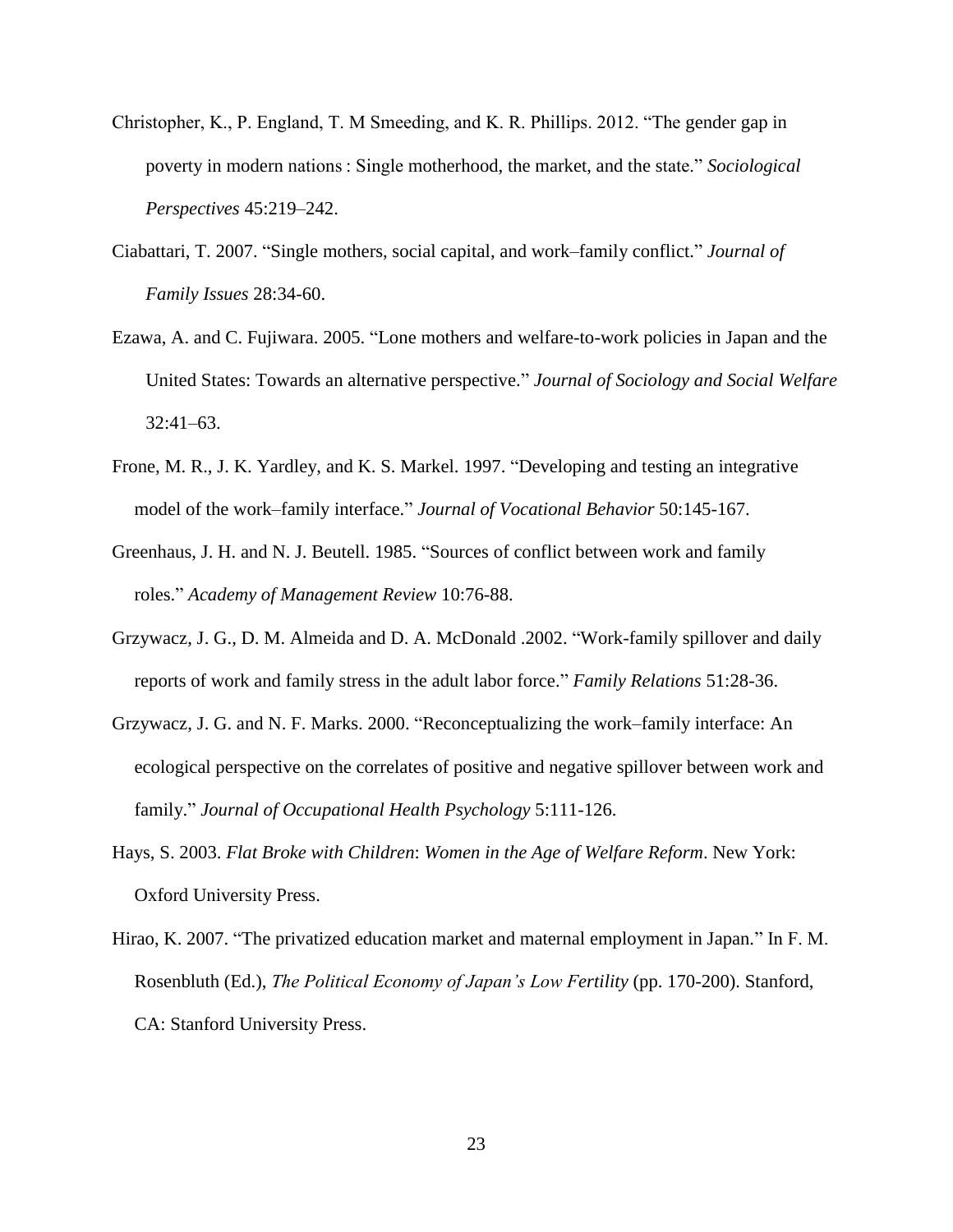- Hochschild, A. and A. Machung. 1989. *The Second Shift: Working Parents and the Revolution at Home*. New York: Avon Books.
- Kato A. 2013. *The Japanese family system: Change, continuity, and regionality over the twentieth century*. Working paper 2013-004. Max Planck Institute for Demographic Research, Rostock, Germany.
- Lim, S.-j. and J. M. Raymo. 2014. "Marriage and women's health in Japan." Unpublished manuscript.
- McDonald P. 2000. Gender equity in theories of fertility transition. *Population and Development Review* 26:427-439.
- McDonald P. 2009. "Explanations of low fertility in East Asia: A comparative perspective." In G. Jones, P. T. Straughan, and A. Chan (Eds.), *Ultra-Low Fertility in Pacific Asia: Trends, Causes and Policy Issues* (pp. 23-39). New York: Routledge.
- McDonald P. 2013. "Societal foundations for explaining low fertility: Gender equity." *Demographic Research* 28:981-994.
- Milkie, M. A. and P. Peltola. 1999. "Playing all the roles: Gender and the work-family balancing act." *Journal of Marriage and the Family* 61:476-490.
- Ministry of Health, Labour, and Welfare. 2005. Report on the 2003 National Survey of Singlemother Households [in Japanese]. Tokyo: Ministry of Health, Labour and Welfare. (available at [http://www.mhlw.go.jp/houdou/2005/01/h0119-1.html\)](http://www.mhlw.go.jp/houdou/2005/01/h0119-1.html).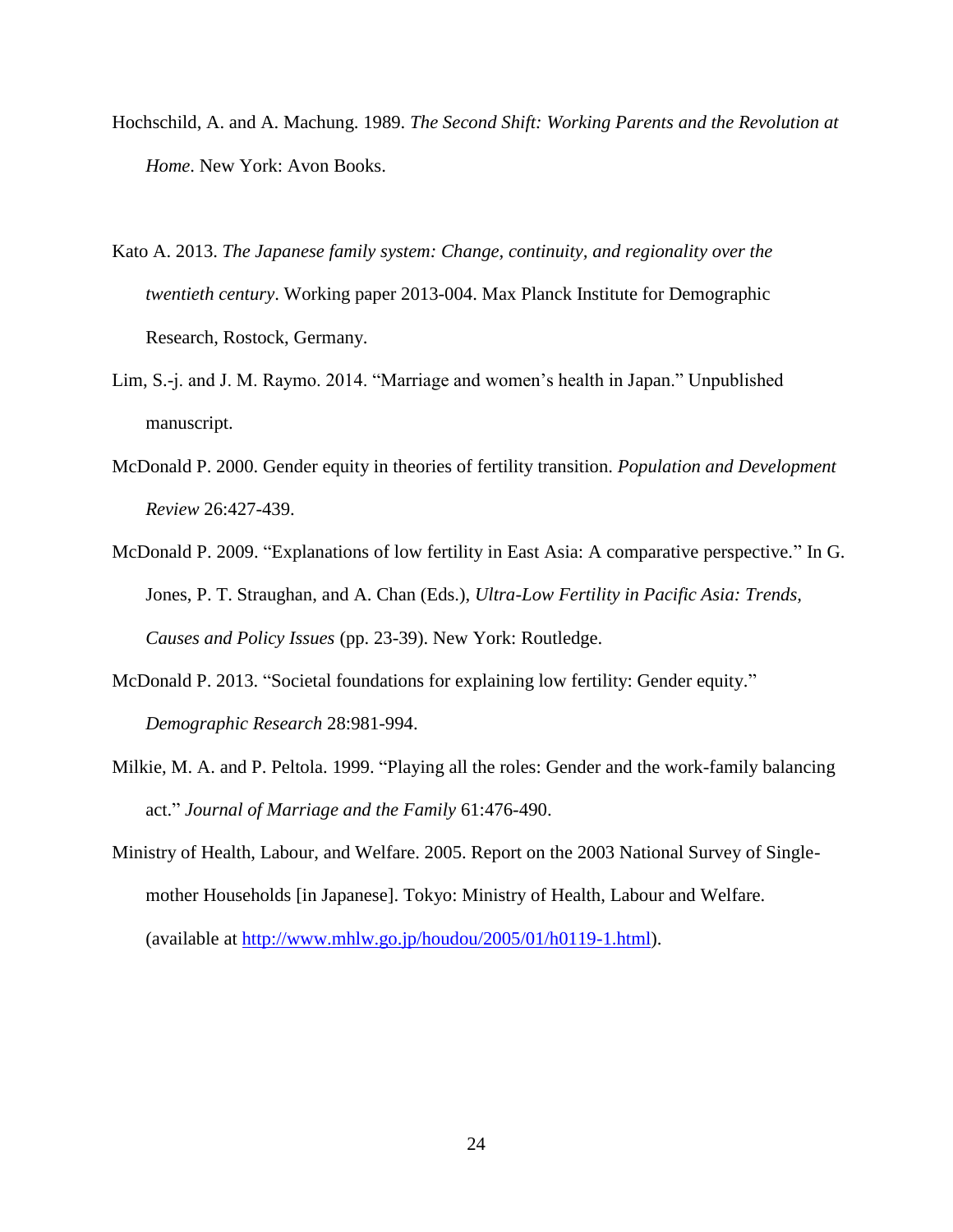- Ministry of Health, Labour, and Welfare. 2012. *Report on the 2011 National Survey of Singlemother Households* [in Japanese]. Tokyo: Author. Retrieved from http://www.mhlw.go.jp/seisakunitsuite/bunya/kodomo/kodomo\_kosodate/boshi-katei/boshisetai\_h23/dl/h23\_29.pdf
- Misra, J., S. Moller, E. Strader, and E. Wemlinger. 2012. "Family policies, employment and poverty among partnered and single mothers." *Research in Social Stratification and Mobility* 30:113–128.
- Morgan, S. P. and K. Hirosima. 1983. "The persistence of extended family residence in Japan: Anachronism or alternative strategy?" *American Sociological Review* 48:269-281.
- National Institute of Population and Social Security Research. (2011). *The Fourteenth Japanese National Fertility Survey in 2010, Marriage Process and Fertility of Japanese Married Couples, Highlights of the Survey Results on Married Couples*. [in Japanese] Accessed on 09/26/12 from http://www.ipss.go.jp/site-ad/index\_english/nfs14/Nfs14\_Couples\_Eng.pdf
- National Institute of Population and Social Security Research. 2014. *Latest demographic statistics*. Tokyo: Author. [in Japanese]
- Nishi, F. 2012. *Characteristics of single mothers in 2010*. Retrieved from http://www.stat.go.jp/training/2kenkyu/pdf/zuhyou/single4.pdf [in Japanese]
- OECD. 2011. *Social Indicators*. Paris: OECD.
- OECD. 2013. *OECD Family Data Base*.

<http://www.oecd.org/social/soc/oecdfamilydatabase.htm#INDICATORS>

Ono, H. 2010. "The socioeconomic status of women and children in Japan: Comparisons with the USA." *International Journal of Law, Policy and the Family* 24:151–176.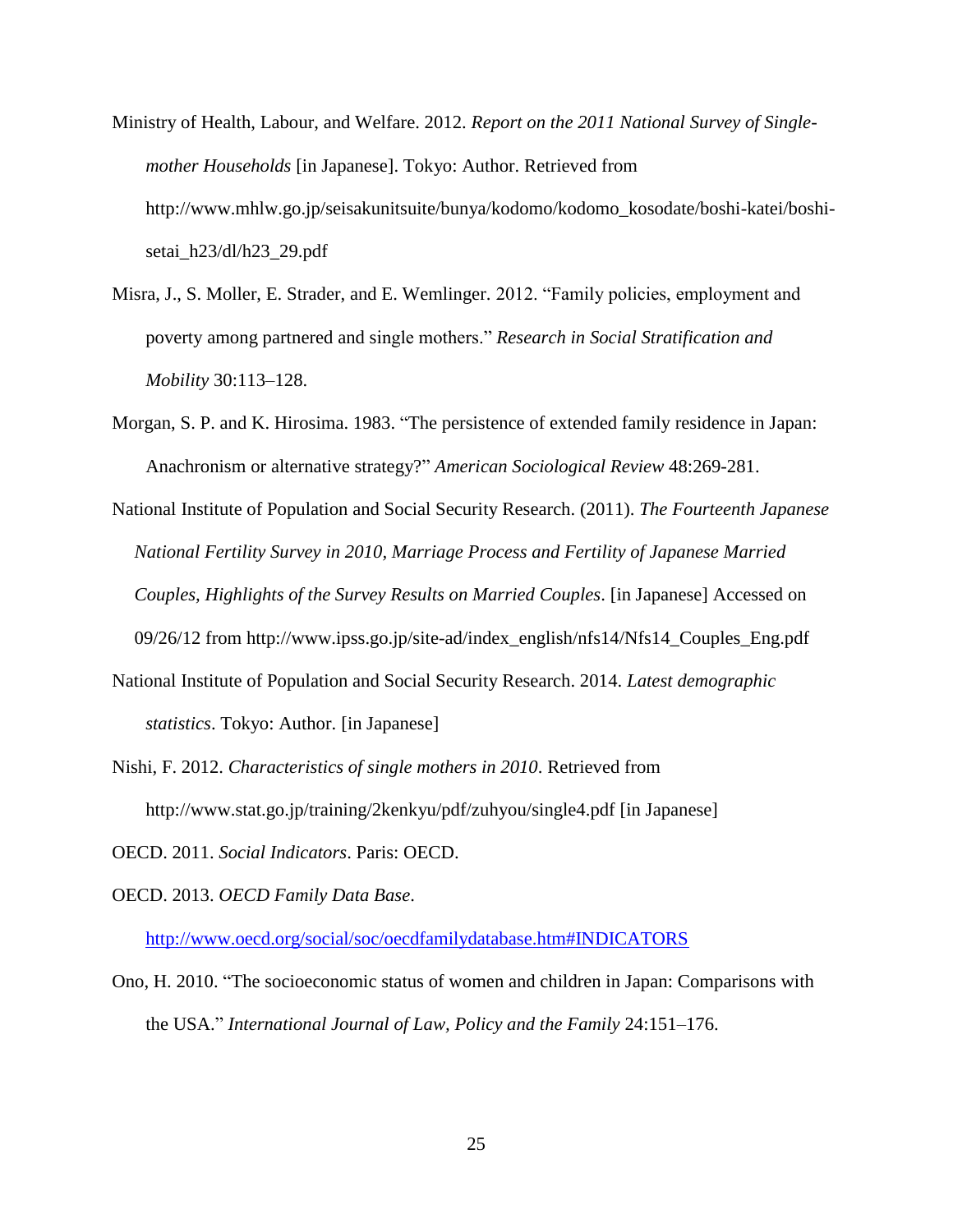- Raymo, J. M. 2014. "Single mothers' happiness, health, and economic well-being: A U.S.-Japan comparison." Paper presented at Japan Institute for Labour Policy and Training, Tokyo (July 7).
- Raymo, J. M., M. Iwasawa and L. Bumpass. 2004. "Marital dissolution in Japan: Recent trends and patterns." *Demographic Research* 11:395–419.
- Raymo, J. M., H. Park, M. Iwasawa, and Y. Zhou. 2014. "Single motherhood, living arrangements, and time with children in Japan" *Journal of Marriage and Family* 76:843-861.
- Raymo, J. M., T. Smeeding, K. Edwards and H. Caruthers. 2014. "Unpartnered mothers, living arrangements, and poverty: A cross-national comparison." CDE Working Paper 2014-06, Center for Demography and Ecology, University of Wisconsin, Madison, WI.
- Shirahase, S., and J. M. Raymo. 2014. "Single mothers and poverty in Japan: The role of intergenerational coresidence." Forthcoming in *Social Forces*.
- Tamiya, Y. and Shikata, M. 2007. "Work and childrearing in single-mother households: An international comparison of time use." *Quarterly Journal of Social Security Research*  43:219–231. [in Japanese]
- Tsuya N. O., L. L. Bumpass, M. K. Choe and R. R. Rindfuss. 2005. "Is the gender division of labour changing in Japan?" *Asian Population Studies*. 1:47-67.
- Voydanoff, P. 2002. "Linkages between the work-family interface and work, family, and individual outcomes: An integrative model." *Journal of Family Issues* 23:138-164.
- Yamaguchi, K. 2009. *Work-Life Balance: Empirical Analysis and Policy Recommendations*. Tokyo: Nihon Keizai Shimbunsha. [in Japanese].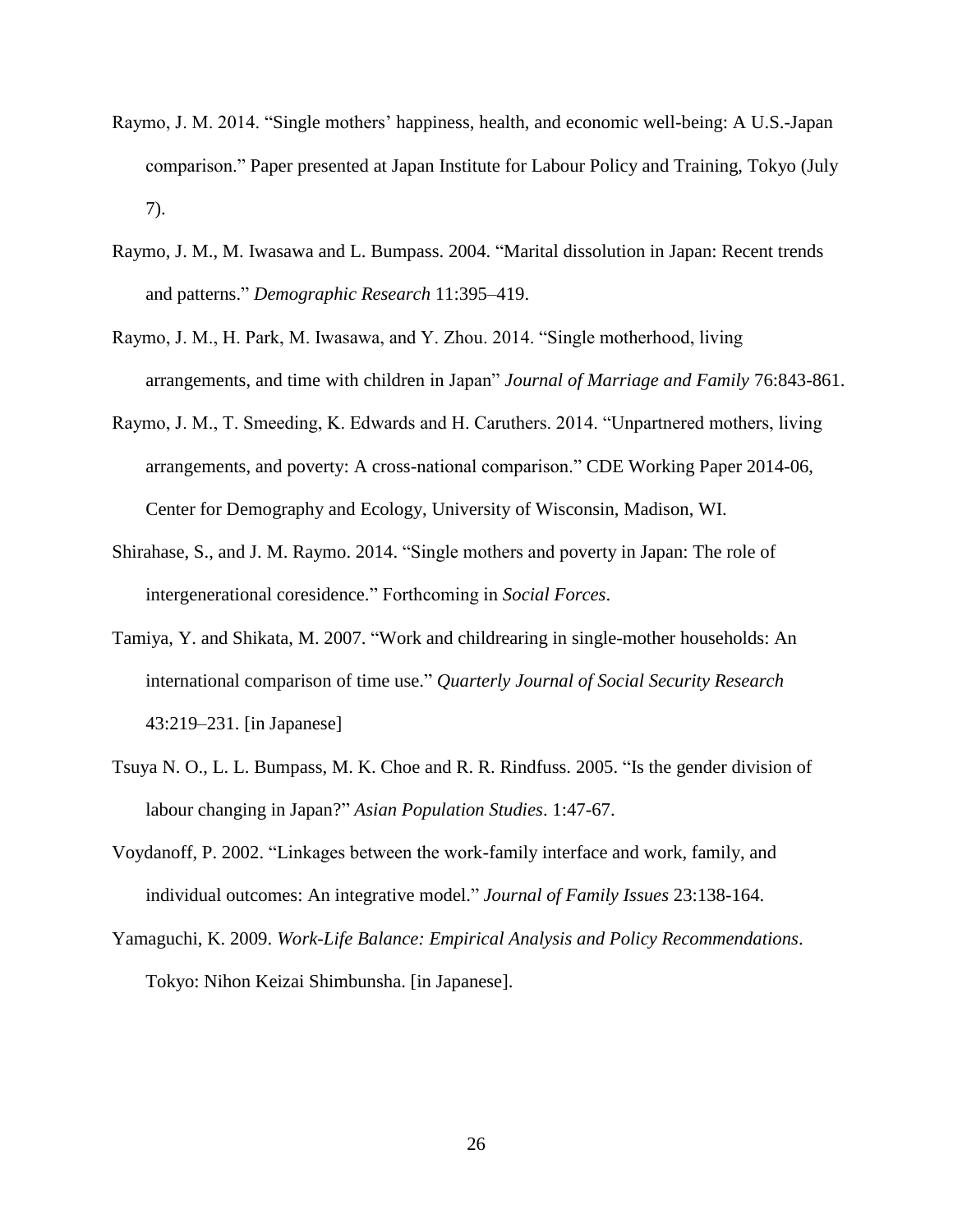- Yamaguchi, K. 20010. *Employees' Long Work Hours and Work-Family Conflict.* RIETI Discussion Paper 10-J-008. Tokyo: Research Institute of Economy, Trade, and Industry. [in Japanese].
- Yamaguchi, K. and Y. Higuchi (Eds.). 2008. *Work-Life Balance in Japan*. Tokyo: Nihon Keizai Shimbunsha. [in Japanese]
- Zhou, Y. 2008. Single mothers today: Increasing numbers, employment rates, and income. In Japan Institute Labour Policy and Training (Ed.), *Research Report No. 101: Research on employment support for single mothers* (pp. 26–38). Tokyo: Japan Institute Labour Policy and Training. [in Japanese]
- Zhou, Y. 2014. *Single Mothers in Japan: Attempts to Balance Work-Care and Exit Poverty*. Tokyo: Japan Institute for Labour Policy and Training.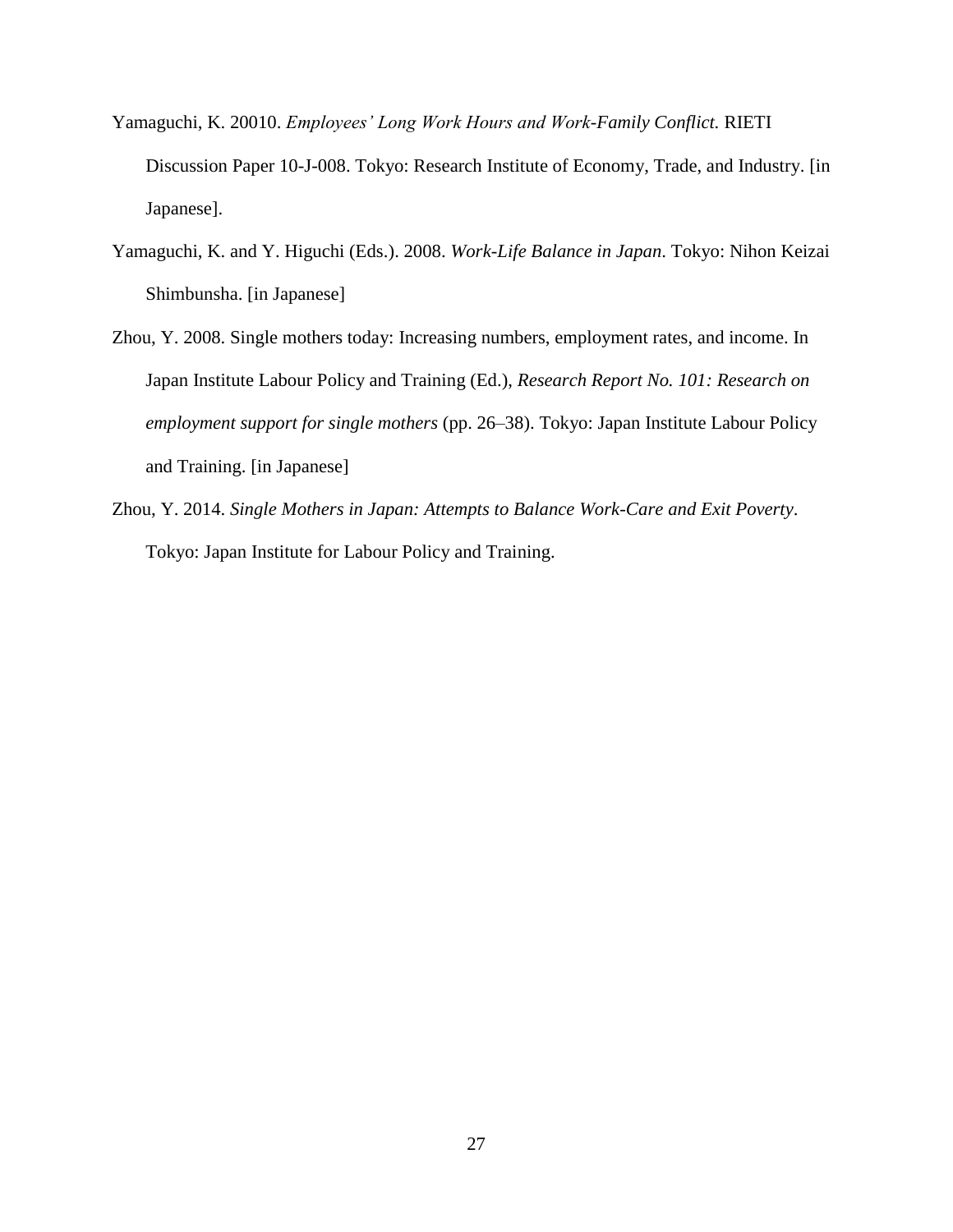|                                       | Single-mother family |      | Two-parent family |      |  |
|---------------------------------------|----------------------|------|-------------------|------|--|
| Variable                              | Mean/proportion      | s.d. | Mean/proportion   | s.d. |  |
| Work family conflict                  | 5.96                 | 4.13 | 3.85              | 4.20 |  |
| Age                                   | 39.86                | 6.83 | 39.81             | 6.63 |  |
| <b>Educational Attainment</b>         |                      |      |                   |      |  |
| Junior high school                    | 0.10                 |      | 0.04              |      |  |
| <b>High School</b>                    | 0.45                 |      | 0.37              |      |  |
| Vocational school                     | 0.14                 |      | 0.15              |      |  |
| Junior college                        | 0.17                 |      | 0.24              |      |  |
| University                            | 0.07                 |      | 0.17              |      |  |
| Missing                               | 0.07                 |      | 0.04              |      |  |
| Working for pay                       | 0.84                 |      | 0.64              |      |  |
| Hours per day working                 |                      |      |                   |      |  |
| Zero, not working                     | 0.16                 |      | 0.36              |      |  |
| First quartile                        | 0.11                 |      | 0.21              |      |  |
| Second quartile                       | 0.20                 |      | 0.16              |      |  |
| Third quartile                        | 0.27                 |      | 0.12              |      |  |
| Fourth quartile                       | 0.25                 |      | 0.13              |      |  |
| Missing                               | 0.01                 |      | 0.02              |      |  |
| Regular, full-time employee           | 0.32                 |      | 0.20              |      |  |
| Professional/managerial job           | 0.16                 |      | 0.16              |      |  |
| Irregular work hours                  | 0.14                 |      | 0.09              |      |  |
| Works at night                        | 0.20                 |      | 0.09              |      |  |
| Works more than one job               | 0.07                 |      | 0.02              |      |  |
| Coresiding with parents(-in-law)      | 0.35                 |      | 0.22              |      |  |
| Number of coresident children         | 1.64                 | 0.76 | 1.94              | 0.81 |  |
| Lives with a child age 5 or younger   | 0.17                 |      | 0.38              |      |  |
| Child has health problem <sup>a</sup> | 0.08                 |      | 0.04              |      |  |
| Child has low academic performance    | 0.20                 |      | 0.11              |      |  |
| Receives no help with housework,      |                      |      |                   |      |  |
| childrearing <sup>a</sup>             | 0.17                 |      | 0.29              |      |  |
| Equivalent household income           |                      |      |                   |      |  |
| First quartile                        | 0.43                 |      | 0.12              |      |  |
| Second quartile                       | 0.18                 |      | 0.24              |      |  |
| Third quartile                        | 0.07                 |      | 0.30              |      |  |
| Fourth quartile                       | 0.16                 |      | 0.23              |      |  |
| Missing                               | 0.17                 |      | 0.11              |      |  |
| Savings behavior                      |                      |      |                   |      |  |
| Saving almost every month             | 0.21                 |      | 0.45              |      |  |
| Saving sometimes                      | 0.21                 |      | 0.19              |      |  |
| Rarely saving                         | 0.19                 |      | 0.16              |      |  |
| Not saving at all                     | 0.26                 |      | 0.11              |      |  |
| Using savings                         | 0.08                 |      | 0.06              |      |  |
| Missing                               | 0.05                 |      | 0.03              |      |  |
| Frequently unable to afford food or   | 0.21                 |      | 0.11              |      |  |
| clothing                              |                      |      |                   |      |  |
| Economic circumstances are "tough"    | 0.68                 |      | 0.45              |      |  |
| N                                     | 1,325                |      | 2,812             |      |  |
| <b>Weighted Proportion</b>            | 0.11                 |      | 0.89              |      |  |